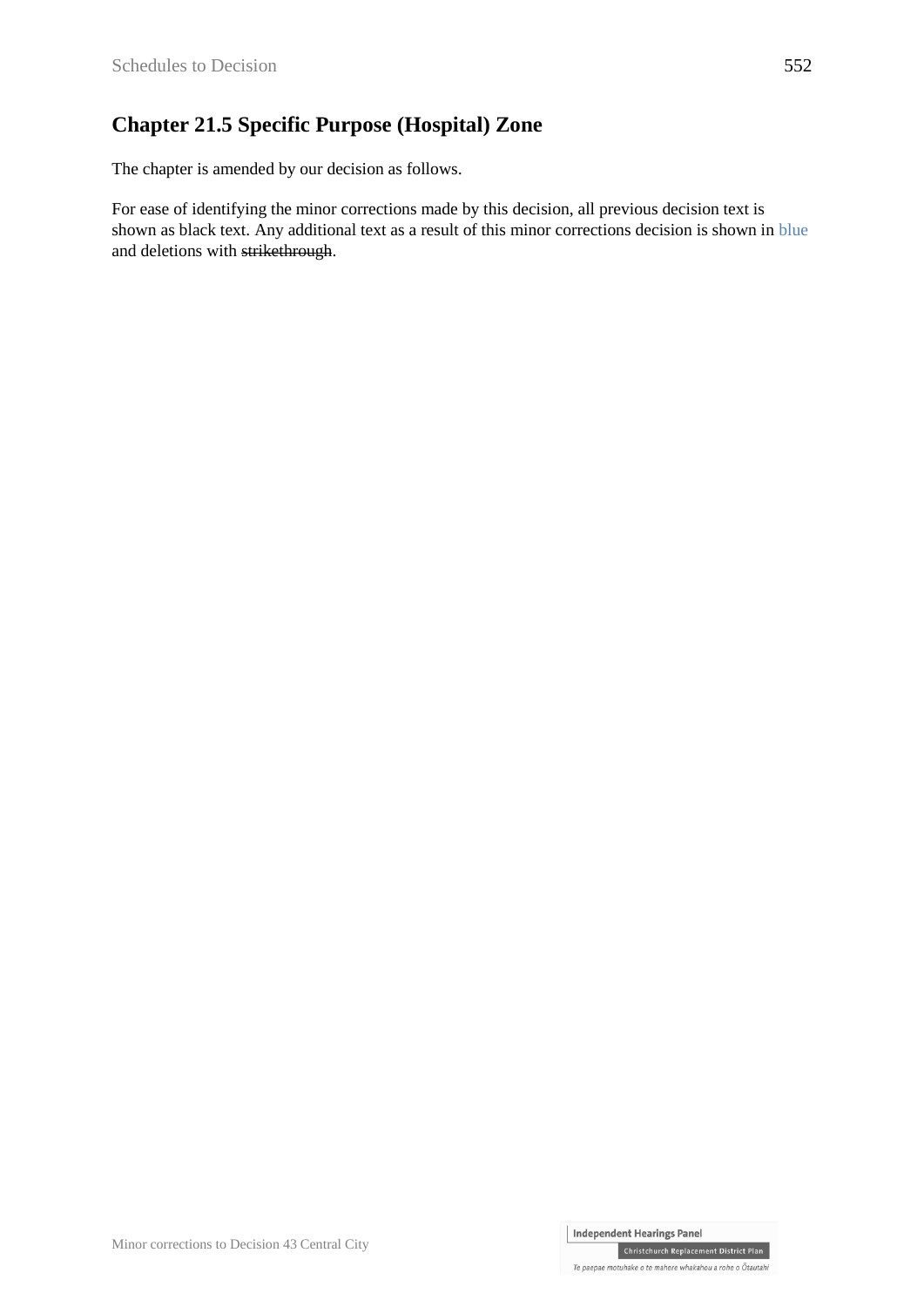# **21.5 Specific Purpose (Hospital) Zone**

## **21.5.1 Introduction**

This introduction is to assist the lay reader to understand how this chapter works and what it applies to. It is not an aid to interpretation in a legal sense.

The provisions in this chapter give effect to the Chapter 3 Strategic Directions Objectives.

This chapter relates to activities that may occur in the Specific Purpose (Hospital) Zone. Objectives, policies, rules, standards and assessment criteria provide for activities in this zone.

The Specific Purpose (Hospital) Zone applies to suburban, suburban services and inner urban hospital sites around Christchurch City, including the Central City. It seeks that the evolving health care facility needs of Christchurch City, and the wider region, are supported by the efficient development of hospital sites, whilst also recognising the character and amenity values of the surrounding environment.

## **21.5.2 Objectives and policies**

### **21.5.2.1 Objective – Enabling hospital development**

a. The evolving health care facility needs of Christchurch and the wider region are supported by efficient development of hospital sites while recognising the character and amenity values of the surrounding environment.

#### **21.5.2.1.1 Policy – Intensification**

a. Encourage more intensified and contained use of hospital sites in preference to expansion outside of existing site boundaries.

#### **21.5.2.1.2 Policy – Comprehensive development**

- a. Ensure that for Suburban and Suburban Services Hospital Sites hospital development is planned and designed to recognise the amenity, character and coherence of the surrounding area at the site interfaces by:
	- i. Ensuring that the landscape setting is maintained at site boundaries.
	- ii. Locating taller buildings towards the centre of sites, away from more sensitive edges.
- b. Ensure that for Inner Urban sites hospital development is planned and designed to recognise and integrate with the local context by;
	- i. Encouraging pedestrian activity and higher quality amenity including planting along street frontages and in adjoining public and publicly accessible spaces.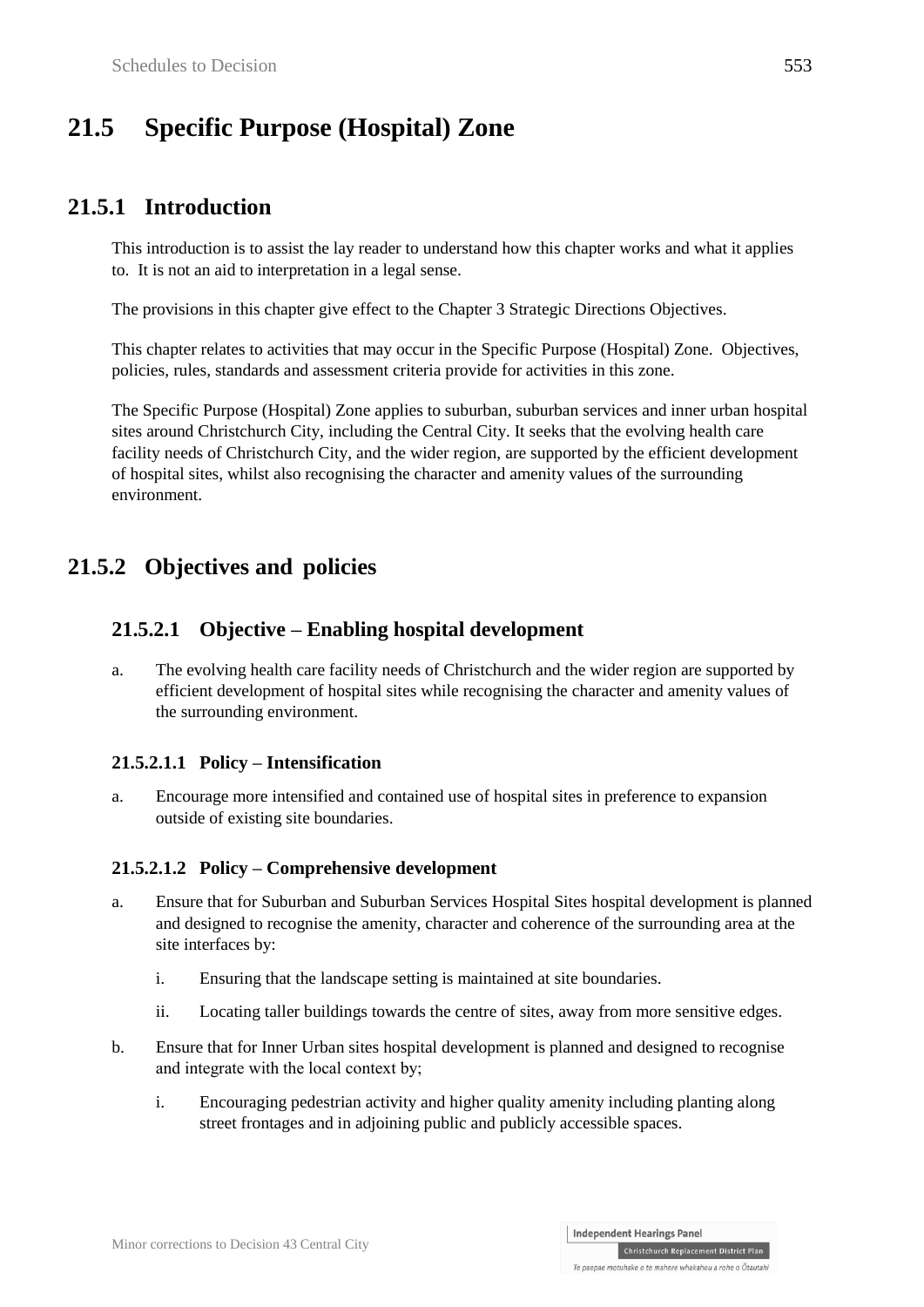- ii. Providing visual interest and a human scale at the interface with the street, particularly at ground floor level whilst contributing to the character and coherence of the surrounding area.
- iii. Ensuring that the form and scale of buildings recognises the anticipated residential scale and form at hospital site boundaries of the site.
- c. Ensure that the development of Christchurch Hospital, the former Christchurch Women's Hospital and Montreal House is planned and designed to recognise the amenity, safety, character and coherence of the surrounding area at the site boundary and street interfaces by:
	- i. Encouraging pedestrian activity and higher quality amenity, including providing visual interest, visual interaction and landscaping, along street frontages and adjoining public spaces;
	- ii. Ensuring the form and scale of buildings and associated landscaping acknowledges anticipated development in the adjacent zones at the boundaries of the site;
	- iii. Recognising that the former Christchurch Women's Hospital and Montreal House adjoin the Residential Central City Zone; and
	- iv. Ensuring that the development recognises the Christchurch hospital's unique Central City location adjacent to a mix of Central City activities, heritage features, the Avon River, Hagley Park and other public areas, whilst providing for large scale built development within the hospital site.
- d. For the purpose of these provisions the hospital sites are notated as the following:

| <b>Hospital Site Type</b>               | <b>Hospital Site Name</b>                                                                                                                                     |
|-----------------------------------------|---------------------------------------------------------------------------------------------------------------------------------------------------------------|
| Suburban                                | Burwood, Hillmorton, Princess Margaret                                                                                                                        |
| Suburban Services                       | Lincoln Road (Hillmorton Service Site)                                                                                                                        |
| Inner Urban                             | St Georges Hospital , St Georges-Heaton Overlay, Nurse<br>Maude Hospital, Nurse Maude-Mansfield, Southern Cross,<br>Pegasus Health 24hr, Wesley Care Hospital |
| Christchurch Hospital                   | Christchurch Hospital, Riccarton Avenue, Central City                                                                                                         |
| Former Christchurch<br>Women's Hospital | Colombo/Durham Streets                                                                                                                                        |
| <b>Montreal House</b>                   | Montreal Street/Bealey Avenue                                                                                                                                 |

#### **21.5.2.1.3 Policy – Comprehensive development and redevelopment of sites for residential purposes**

a. Encourage comprehensive residential development of hospital sites (except Christchurch Hospital) that are no longer required for hospital purposes

# **21.5.3 How to interpret and apply the rules**

a. The rules that apply to activities in the Specific Purpose (Hospital) Zone are contained in the activity status tables (including activity specific standards) in Rule 21.5.4 and the built form standards in Rule 21.5.5.

Te paepae motuhake o te mahere whakahou a rohe o Ōtautahi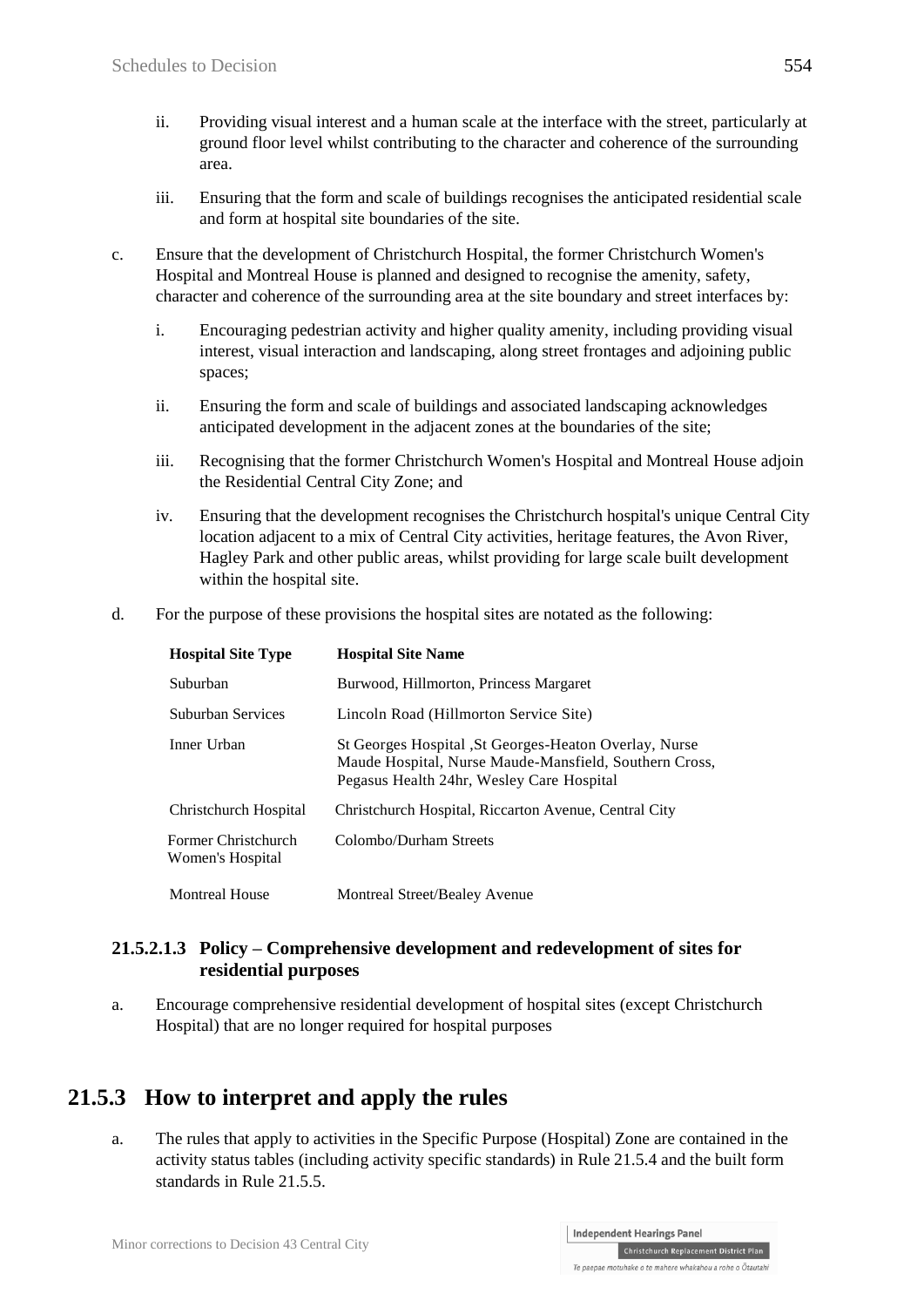- b. The activity status tables and standards in the following chapters also apply to activities in the Specific Purpose (Hospital) Zone:
	- **5** Natural Hazards;
	- **6** General Rules and Procedures
	- **7** Transport
	- **8** Subdivision, Development and Earthworks;
	- **9** Natural and Cultural Heritage;
	- **11** Utilities and Energy; and
	- **12** Hazardous Substances and Contaminated land.
- c. Where the word "facility" is used in the rules, it shall also include the use of a site/building for the activity that the facility provides for, unless expressly stated otherwise.

Similarly, where the word/phrase defined include the word "activity" or "activities", the definition includes the land and/or buildings for that activity unless stated otherwise in the activity status tables.

d. Appendix 21.5.7 lists the alternative zones that apply to each of the hospital sites (except the Christchurch Hospital site). Rules within 21.5.4 provide for any additional activities or facilities on each hospital site in accordance with the rules in the relevant alternative zone listed in Appendix 21.5.7.

Note: There are no additional activities and standards for the Christchurch Hospital site.

# **21.5.4 Rules – Specific Purpose (Hospital) Zone**

### **21.5.4.1 Activity status tables**

### **21.5.4.1.1 Permitted activities**

The activities listed below are permitted activities in the Specific Purpose (Hospital) Zone if they meet any activity specific standards set out in this table and the built form standards in Rule 21.5.5.

Activities may also be controlled, restricted discretionary, discretionary or non-complying as specified in Rules 21.5.4.1.2, 21.5.4.1.3, 21.5.4.1.4 and 21.5.4.1.5.

|                | <b>Activity</b>                                    | <b>Activity specific</b><br>standards |
|----------------|----------------------------------------------------|---------------------------------------|
| P1             | Hospitals, including emergency service facilities. | N <sub>i</sub>                        |
| P <sub>2</sub> | Health care facilities.                            |                                       |
| P <sub>3</sub> | Ancillary office activity.                         |                                       |
| <b>P4</b>      | Ancillary retail activity.                         |                                       |
| <b>P5</b>      | Overnight accommodation for staff and visitors.    |                                       |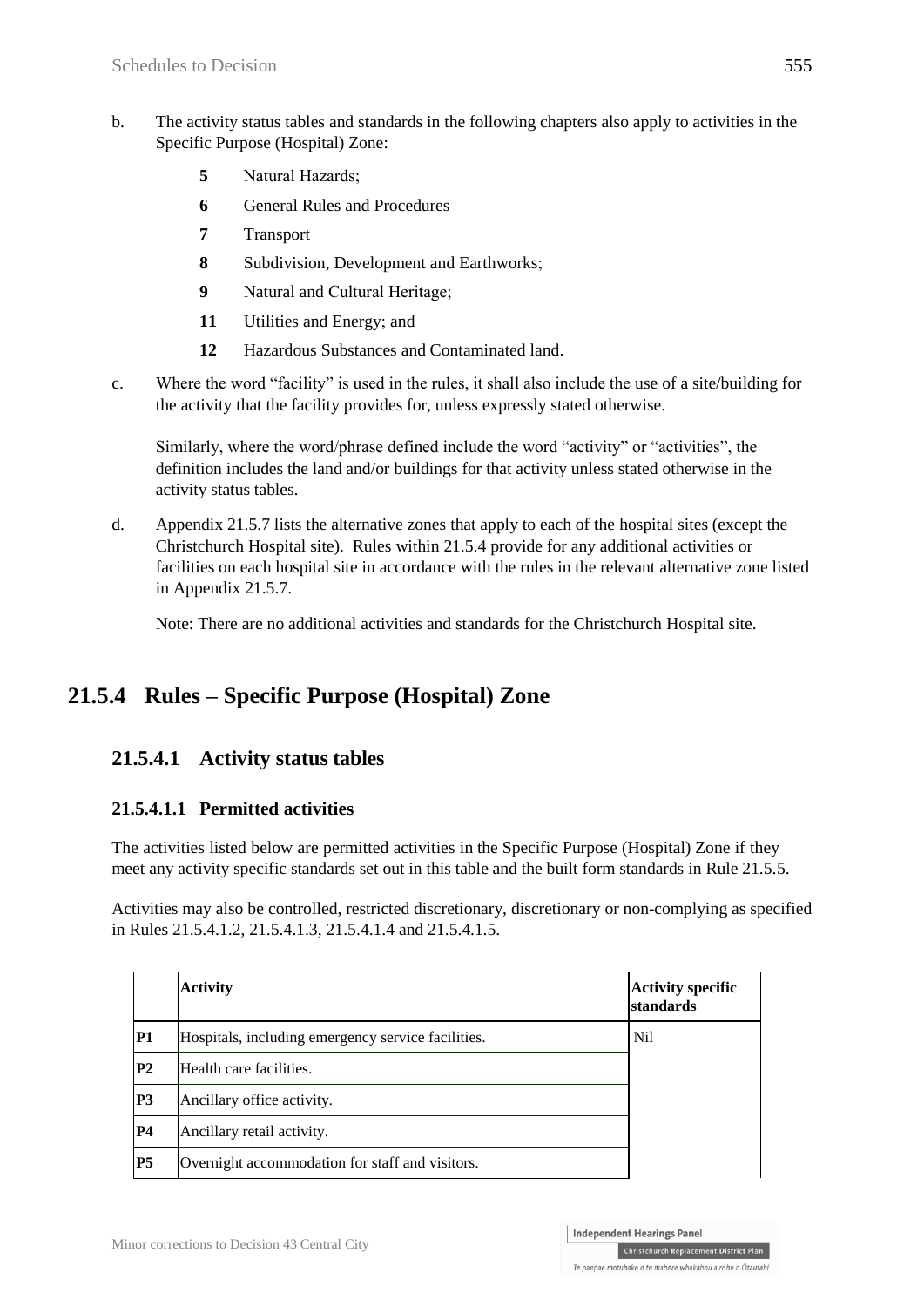### **21.5.4.1.2 Controlled activities**

The activities listed below are controlled activities if they comply with the built form standards in Rule 21.5.5.

| <b>Activity</b>                                                                                                                                                                                                                                            | The matters over which Council<br>reserves its control                                                                          |  |
|------------------------------------------------------------------------------------------------------------------------------------------------------------------------------------------------------------------------------------------------------------|---------------------------------------------------------------------------------------------------------------------------------|--|
| Within Suburban sites, any new building, set of contiguous<br>buildings, or addition to a building, that is set back 30<br>metres or more from a boundary with a gross ground floor<br>area over 2000m <sup>2</sup> .                                      | a. Site and building design (i) and (iv).<br>$-21.5.6.2$                                                                        |  |
| Any application arising from this rule shall not be limited or<br>publicly notified.                                                                                                                                                                       |                                                                                                                                 |  |
| Within Suburban sites, any new buildings, set of contiguous<br>buildings, or addition to a building, that are:                                                                                                                                             | a. City context and character. -<br>21.5.6.1                                                                                    |  |
| a. set back 10 metres to 20 metres from a road boundary<br>and are between 8 metres and 14 metres in height; or                                                                                                                                            | b. Site and building design. $-21.5.6.2$<br>c. Landscaping. - 21.5.6.5                                                          |  |
| gross ground floor area between 500m <sup>2</sup> to 1000m <sup>2</sup> ; or                                                                                                                                                                               |                                                                                                                                 |  |
| c. set back 20 metres to 30 metres from a boundary with a<br>gross ground floor area between 1000m <sup>2</sup> and 2000m <sup>2</sup> .                                                                                                                   |                                                                                                                                 |  |
| Lift shafts, mechanical plant and other such equipment shall<br>be allowed to a maximum 4 metres in height above that of<br>the building height specified above.                                                                                           |                                                                                                                                 |  |
| Any application arising from this shall not be limited or<br>publicly notified.                                                                                                                                                                            |                                                                                                                                 |  |
| For the former Christchurch Women's Hospital and<br>Christchurch Hospital, any new building, set of contiguous<br>buildings or addition to a building greater than 20 metres in<br>length, that is:<br>i.<br>more than 30 metres from a site boundary; and | a. City context and character -<br>21.5.6.1<br>b. Site and building design $-21.5.6.2$<br>$(i)$ , $(iv)$ , $(vii)$ and $(ix)$ . |  |
|                                                                                                                                                                                                                                                            | b. set back 10 metres to 20 metres from a boundary with a                                                                       |  |

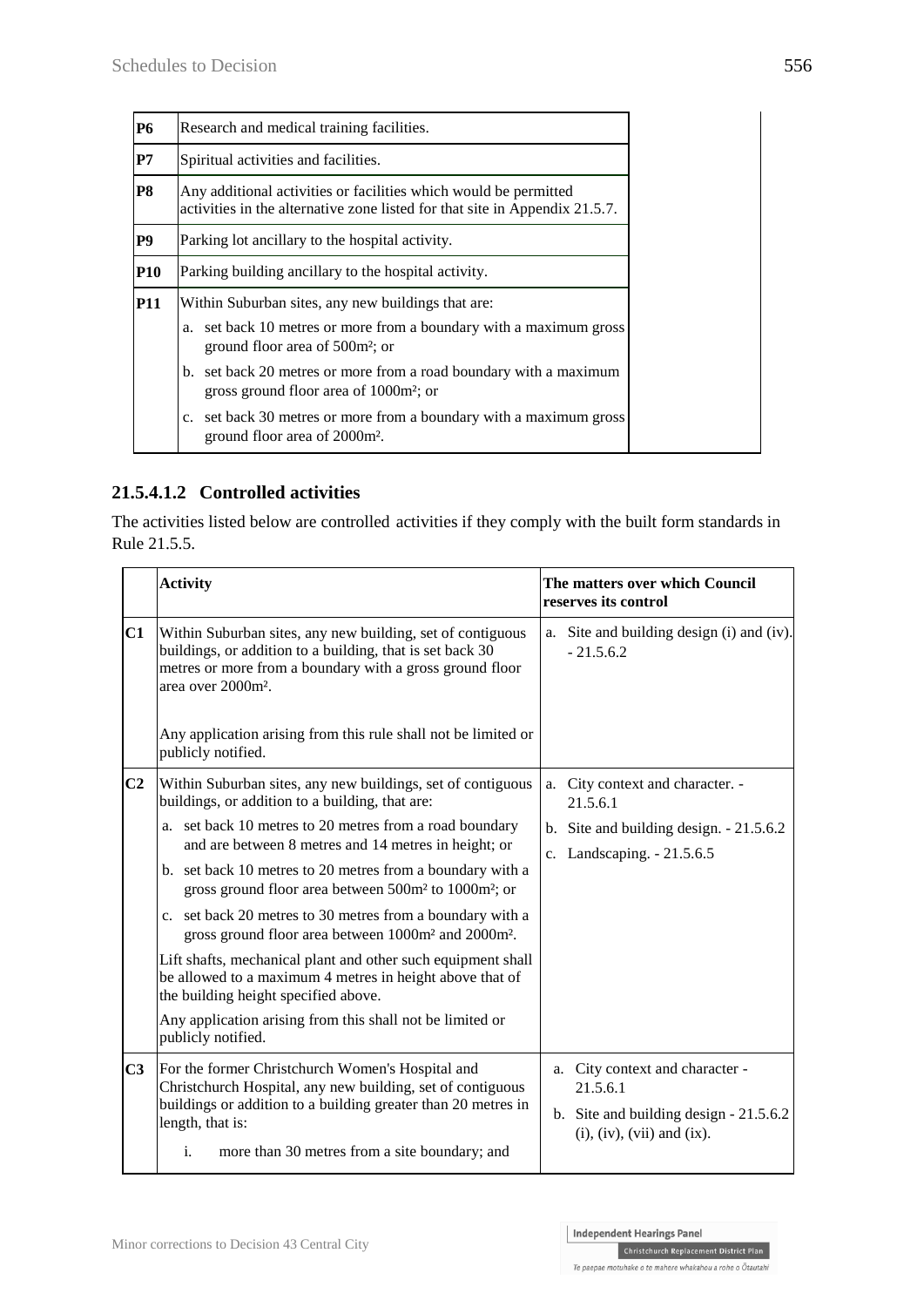|                | ii.<br>is visible from a public space; and<br>is not subject to Rule 21.5.4.3 RD 13 and Rule<br><i>iii.</i><br>$21.5.4.2 \text{ C}4$ .<br>Any application arising from this rule shall not be limited or<br>publicly notified.                                                                                                                                                                                                       |                                                                                                                                                |
|----------------|--------------------------------------------------------------------------------------------------------------------------------------------------------------------------------------------------------------------------------------------------------------------------------------------------------------------------------------------------------------------------------------------------------------------------------------|------------------------------------------------------------------------------------------------------------------------------------------------|
| C <sub>4</sub> | For the former Christchurch Women's Hospital and<br>Christchurch Hospital, any new building, set of contiguous<br>buildings or addition to a building between 1000m <sup>2</sup> and<br>2000m <sup>2</sup> gross ground floor area, that is<br>i.<br>more than 30 metres from a site boundary; and<br>ii.<br>is visible from a public space.<br>Any application arising from this rule shall not be limited or<br>publicly notified. | City context and character -<br>a.<br>21.5.6.1<br>b. Site and building design $21.5.6.2$ –<br>$(i)$ , $(iv)$ , $(vi)$ and $(ix)$ .             |
| C5             | Any additional activities or facilities which would be<br>controlled activities in the alternative zone listed for that site<br>in Appendix $21.5.7$ .                                                                                                                                                                                                                                                                               | a. The matters of control for the<br>additional activity or facility in the<br>alternative zone listed for that site<br>in Appendix $21.5.7$ . |

### **21.5.4.1.3 Restricted discretionary activities**

The activities listed below are restricted discretionary activities.

Discretion to grant or decline consent and impose conditions is restricted to the matters of discretion set out in Section 21.5.6, as set out in the table below.

|                 | <b>Activity</b>                                                                                                                                                                                                                                                                                                                                                                                                    | The Council's discretion shall be<br>limited to the following matters:                                                                                  |
|-----------------|--------------------------------------------------------------------------------------------------------------------------------------------------------------------------------------------------------------------------------------------------------------------------------------------------------------------------------------------------------------------------------------------------------------------|---------------------------------------------------------------------------------------------------------------------------------------------------------|
| RD1             | Any activity listed in Rules 21.5.4.1.1 or 21.5.4.1.2 that<br>does not meet one or more of the built form standards<br>listed in:<br>a. Rule $21.5.5.1$ (a) & (b) (Suburban sites);<br>b. Rule $21.5.5.2$ (a) & (b) (Suburban service site); and<br>c. Rule $21.5.5.3$ (a) and (b) (Inner urban) and Rule<br>$21.5.5.4$ (a) and (b) (Inner urban).                                                                 | a. City context and character - 21.5.6.1<br>b. Site and building design $-21.5.6.2$<br>c. Landscaping - 21.5.6.5                                        |
| RD2             | Any activity listed in Rules 21.5.4.1.1 or 21.5.4.1.2 that<br>does not meet one or more of the built form standards<br>listed in:<br>a. Rule $21.5.5.1$ c.-g. (Suburban sites);<br>b. Rule 21.5.5.2 c.-f. (Suburban service site);<br>c. Rule $21.5.5.3$ c.-f. (Inner urban); and<br>d. Rule 21.5.5.4 c.-f. (Inner urban);<br>Any application arising from this rule shall not be limited<br>or publicly notified. | a. City context and character - 21.5.6.1<br>b. Site and building design $-21.5.6.2$<br>c. Landscaping - 21.5.6.5<br>d. Outdoor storage areas - 21.5.6.4 |
| RD <sub>3</sub> | Within Inner urban sites, any building elevation,<br>including roof, which is greater than 20 metres in length<br>and is visible from a Specific Purposes (Hospital) Zone                                                                                                                                                                                                                                          | a. Site and building design - 21.5.6.2<br>b. Landscaping $-21.5.6.5$                                                                                    |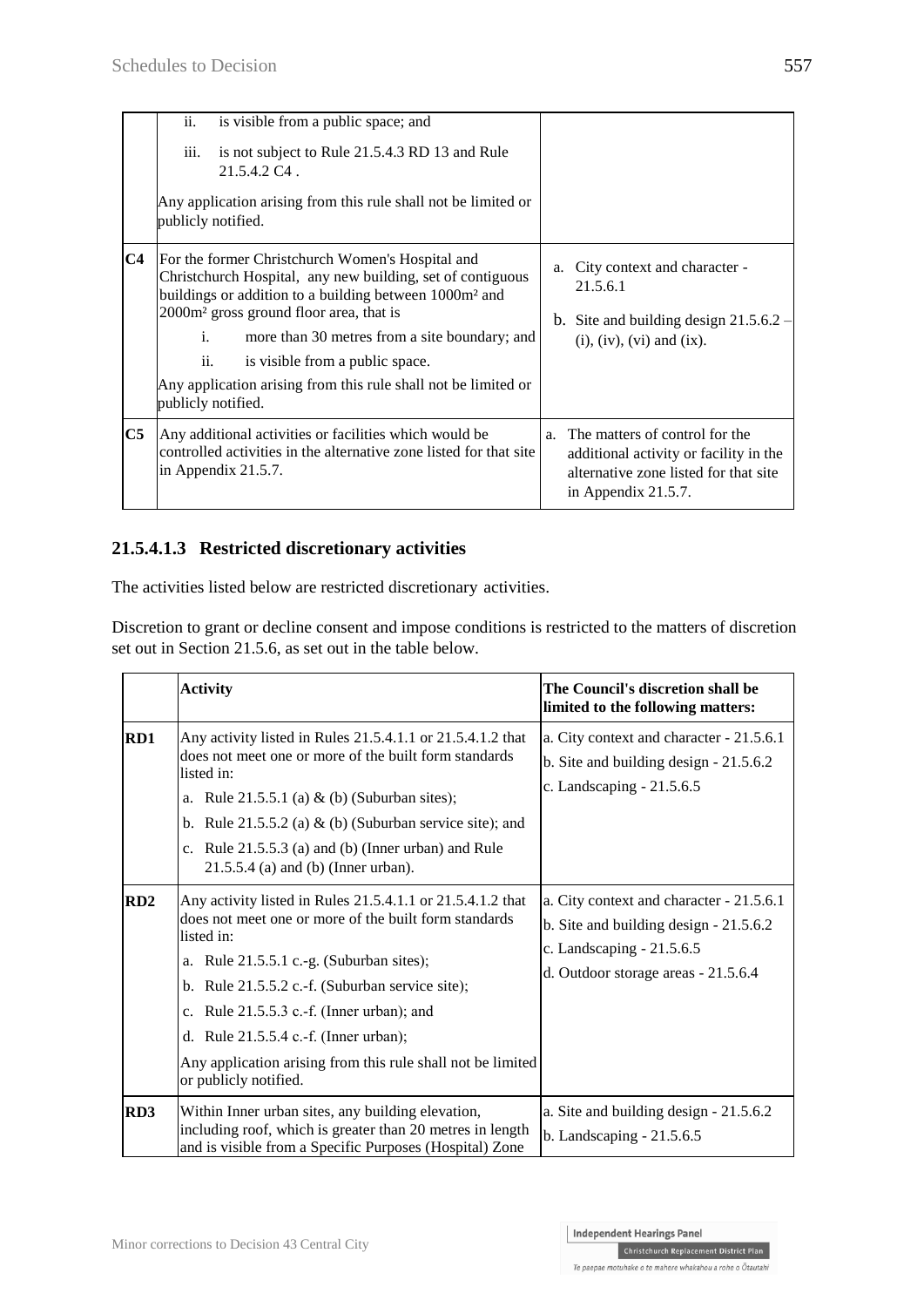|                 | <b>Activity</b>                                                                                                                                                                                                                      | The Council's discretion shall be<br>limited to the following matters:                                                                                                                          |
|-----------------|--------------------------------------------------------------------------------------------------------------------------------------------------------------------------------------------------------------------------------------|-------------------------------------------------------------------------------------------------------------------------------------------------------------------------------------------------|
|                 | boundary where it adjoins public or publicly accessible<br>space or a residential zone.                                                                                                                                              |                                                                                                                                                                                                 |
|                 | Any application arising from this rule shall not be limited<br>or publicly notified.                                                                                                                                                 |                                                                                                                                                                                                 |
| RD4             | Within Inner urban sites, any new building, set of<br>contiguous buildings, or addition to a building of 1000m <sup>2</sup><br>(gross ground floor area) or more.                                                                    | a. City context and character - 21.5.6.1<br>b. Site and building design $-21.5.6.2$<br>c. Landscaping - 21.5.6.5                                                                                |
|                 | Any application arising from this rule shall not be limited<br>or publicly notified.                                                                                                                                                 |                                                                                                                                                                                                 |
| RD <sub>5</sub> | Within Suburban sites, any new building, set of<br>contiguous buildings, or addition to a building set back:<br>a. 10 to 20 metres from a boundary that is 1000m <sup>2</sup> gross<br>ground floor area or more; or                 | a. City context and character - 21.5.6.1<br>b. Site and building design $-21.5.6.2$<br>c. Landscaping - 21.5.6.5                                                                                |
|                 | b. 10 to 20 metres from a road boundary and is over 14<br>metres in height; or<br>c. 20 to 30 metres from a boundary that is 2000m <sup>2</sup> gross<br>floor area or more                                                          |                                                                                                                                                                                                 |
|                 | Any application arising from this shall not be limited or<br>publicly notified.                                                                                                                                                      |                                                                                                                                                                                                 |
| RD <sub>6</sub> | Within Inner urban sites, any multi-level car parking<br>building ancillary to the hospital activity or vehicular<br>access within 15 metres of a residential zone boundary or<br>boundary with public or publicly accessible space. | a. City context and character - 21.5.6.1<br>b. Site and building design - 21.5.6.2<br>c. Landscaping - 21.5.6.5                                                                                 |
| RD7             | Development and redevelopment of buildings in St<br>Georges-Heaton Overlay.                                                                                                                                                          | a. St Georges Heaton Overlay -<br>21.5.6.6                                                                                                                                                      |
| RD <sub>8</sub> | Development and redevelopment of buildings at Nurse<br>Maude-Mansfield.<br>Any application arising from this rule shall not be limited<br>or publicly notified.                                                                      | a. City context and character - 21.5.6.1<br>$b.$ Site and building design - 21.5.6.2<br>c. Fencing and screening - 21.5.6.3<br>d. Outdoor storage areas - 21.5.6.4<br>e. Landscaping - 21.5.6.5 |
| RD9             | In regard to the former Christchurch Women's Hospital,<br>Montreal House and Christchurch Hospital sites, any<br>activities not meeting the built form standards listed in<br>the following rules:                                   |                                                                                                                                                                                                 |
|                 | Rule 21.5.5.5 (b) for the former Christchurch Women's<br>Hospital and Rule 21.5.5.7 (b) for Montreal House                                                                                                                           | a. City context and character - 21.5.6.1<br>b. Site and building design - 21.5.6.2<br>c. Landscaping $-21.5.6.5$                                                                                |
|                 | Rule 21.5.5.5 (c) and Rule 21.5.5.7 (c) for the former<br>Christchurch Women's Hospital, Montreal House and<br>Christchurch Hospital.                                                                                                | a. City context and character - 21.5.6.1<br>b. Site and building design - 21.5.6.2<br>c. Landscaping - 21.5.6.5                                                                                 |
|                 | Rule 21.5.5.5 (d) for the former Christchurch Women's<br>Hospital                                                                                                                                                                    | a. City context and character - 21.5.6.1<br>b. Site and building design - 21.5.6.2                                                                                                              |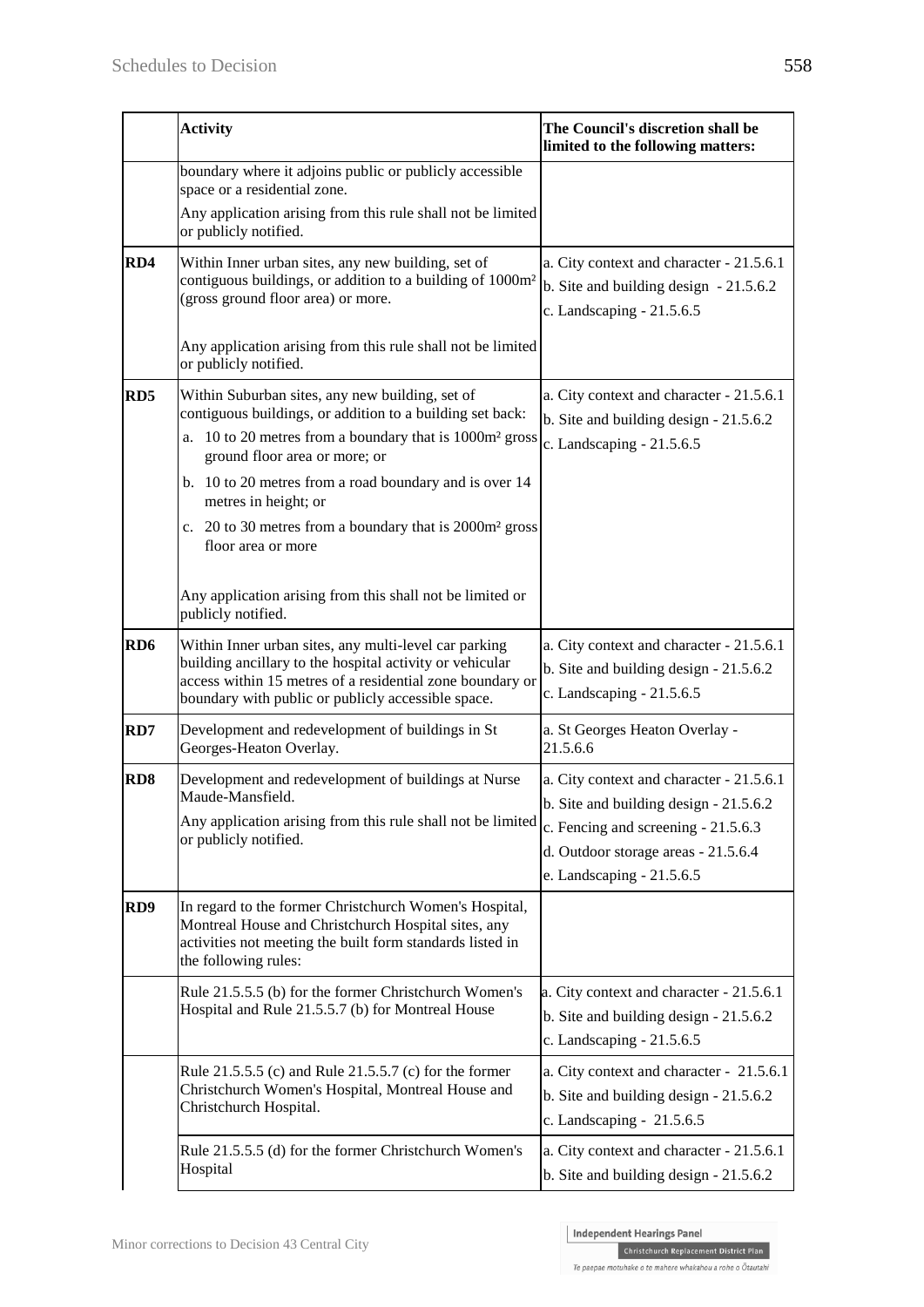|             | <b>Activity</b>                                                                                                                                                                                                                                                                        | The Council's discretion shall be<br>limited to the following matters:                                           |
|-------------|----------------------------------------------------------------------------------------------------------------------------------------------------------------------------------------------------------------------------------------------------------------------------------------|------------------------------------------------------------------------------------------------------------------|
|             | 21.5.5.6 (b) for the Christchurch Hospital                                                                                                                                                                                                                                             | a. City context and character - 21.5.6.1<br>b. Site and building design $-21.5.6.2$<br>c. Landscaping - 21.5.6.5 |
| <b>RD10</b> | In regard to the former Christchurch Women's Hospital,<br>Montreal House, and Christchurch Hospital sites, any<br>activities not meeting the built form standards listed in<br>the following rules.                                                                                    |                                                                                                                  |
|             | Rule 21.5.5.5 (a) for the former Christchurch Women's<br>Hospital and Rule 21.5.5.7 (a) for Montreal House                                                                                                                                                                             | a. City context and character - 21.5.6.1<br>b. Site and building design - 21.5.6.2<br>c. Landscaping $-21.5.6.5$ |
|             | Rule 21.5.5.6 (a) for Christchurch Hospital                                                                                                                                                                                                                                            | a. City context and character - 21.5.6.1<br>b. Site and building design - 21.5.6.2<br>c. Landscaping -           |
|             | Rule $21.5.5.5$ e (i)-(v) for the former Christchurch<br>Women's Hospital and Rule 21.5.5.7(e)(i)-(vi) for<br><b>Montreal House</b>                                                                                                                                                    | a. City context and character - 21.5.6.1<br>b. Landscaping $-21.5.6.5$                                           |
|             | Rule 21.5.5.5 (f) for the former Christchurch Women's<br>Hospital and Rule 21.5.5.7 (f) for Montreal House                                                                                                                                                                             | a. Fencing and screening. - 21.5.6.3                                                                             |
|             | Rule 21.5.5.5 (g) for the former Christchurch Women's<br>Hospital and Rule 21.5.5.7 (g) for Montreal House                                                                                                                                                                             | a. Fencing and screening. - 21.5.6.3<br>b. Outdoor storage areas. - 21.5.6.4                                     |
|             | Rule 21.5.5.7 (d) for Montreal House                                                                                                                                                                                                                                                   | a. Site and building design. - 21.5.6.2                                                                          |
|             | Rule 21.5.5.6 (c) (i) or (ii) for Christchurch Hospital                                                                                                                                                                                                                                | a. City context and character - 21.5.6.1<br>b. Site and building design - 21.5.6.2                               |
|             | Rule 21.5.5.6 (d) for Christchurch Hospital                                                                                                                                                                                                                                            | a. City context and character - 21.5.6.1<br>b. Site and building design - 21.5.6.2                               |
|             | Rule 21.5.5.6 (e) for Christchurch Hospital                                                                                                                                                                                                                                            | a. City context and character - 21.5.6.1<br>b. Site and building design - 21.5.6.2                               |
|             | Rule 21.5.5.6 (f) for Christchurch Hospital                                                                                                                                                                                                                                            | a. City context and character - 21.5.6.1<br>b. Landscaping $-21.5.6.5$                                           |
|             | Rule $21.5.5.6$ (g) for Christchurch Hospital                                                                                                                                                                                                                                          | a. Fencing and screening. - 21.5.6.3<br>b. Outdoor storage areas. - 21.5.6.4                                     |
|             | Rule 21.5.5.6 (h) for Christchurch Hospital<br>Any application arising from this rule shall not be limited b. Outdoor storage areas. - 21.5.6.4<br>or publicly notified.                                                                                                               | a. Fencing and screening. - 21.5.6.3                                                                             |
| <b>RD11</b> | For the former Christchurch Women's Hospital, Montreal<br>House and Christchurch Hospital, any new building, set<br>of contiguous buildings or addition to a building with an<br>elevation greater than 20 metres in length that is:<br>within 30 metres of a site boundary; and<br>i. | a. City context and character - 21.5.6.1<br>b. Site and building design - 21.5.6.2<br>c. Landscaping - 21.5.6.5  |

Te paepae motuhake o te mahere whakahou a rohe o Ōtautahi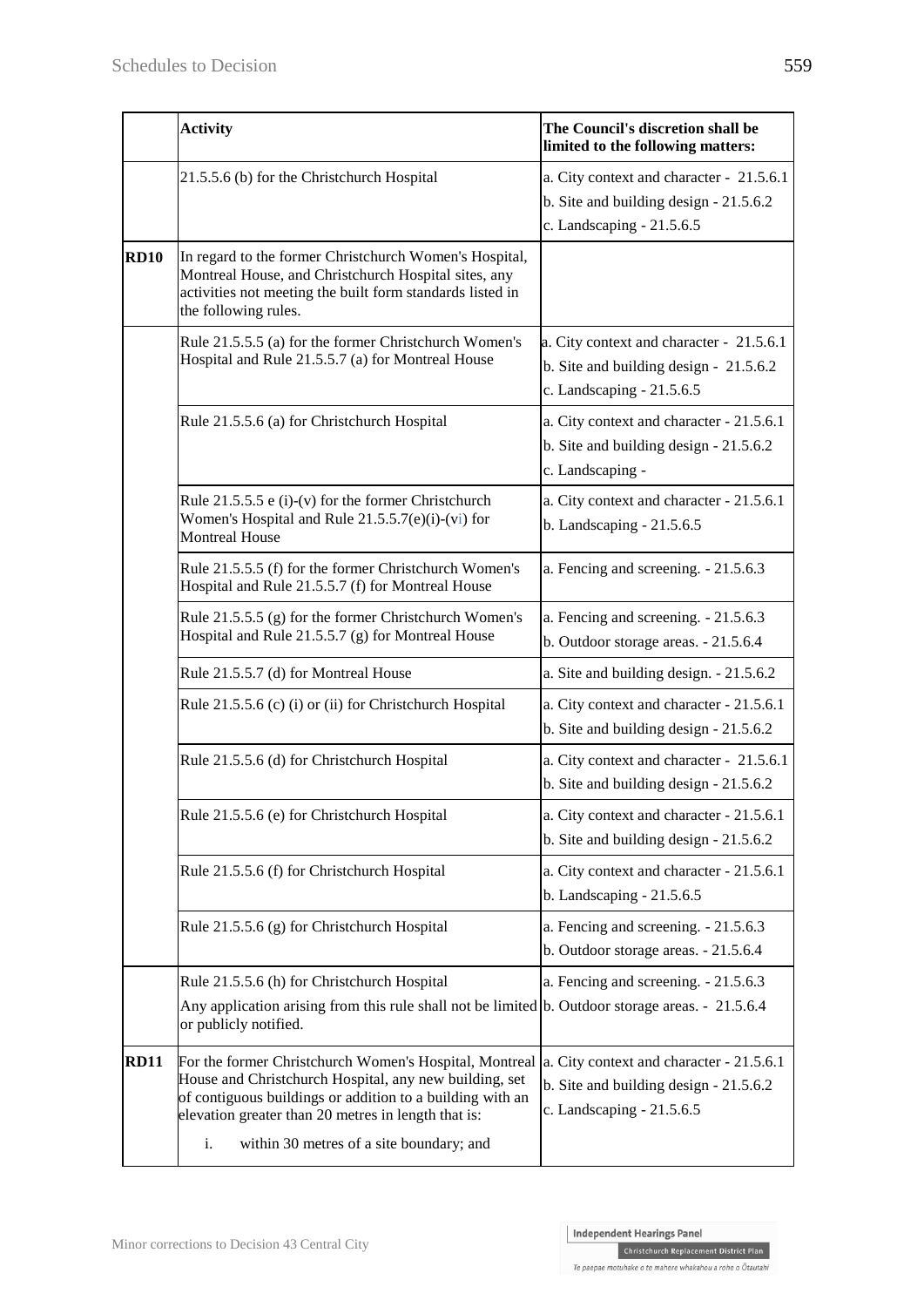|             | <b>Activity</b>                                                                                                                                                                                                                                                                                                                                                                                                                        | The Council's discretion shall be<br>limited to the following matters:                                                                   |
|-------------|----------------------------------------------------------------------------------------------------------------------------------------------------------------------------------------------------------------------------------------------------------------------------------------------------------------------------------------------------------------------------------------------------------------------------------------|------------------------------------------------------------------------------------------------------------------------------------------|
|             | $\overline{ii}$ .<br>is visible from a public space; and<br>iii.<br>is not subject to RD12.<br>Any application arising from this rule shall not be limited<br>or publicly notified.                                                                                                                                                                                                                                                    |                                                                                                                                          |
| <b>RD12</b> | For the former Christchurch Women's Hospital, Montreal<br>House and Christchurch Hospital, any elevation of a new<br>building, set of contiguous buildings or addition to a<br>building over 1000m <sup>2</sup> gross ground floor area:<br>that is within 30 metres of a site boundary;<br>i.<br>and<br>ii.<br>is visible from a public space<br>Any application arising from this rule shall not be limited<br>or publicly notified. | a. City context and character - 21.5.6.1<br>b. Site and building design - 21.5.6.2<br>c. Landscaping - 21.5.6.5                          |
| <b>RD13</b> | For the former Christchurch Women's Hospital, and<br>Christchurch Hospital, any new building, set of<br>contiguous buildings or addition to a building over<br>2000m <sup>2</sup> gross ground floor area:<br>$\mathbf{i}$ .<br>that is more than 30 metres from a site<br>boundary; and<br>ii.<br>is visible from a public space<br>Any application arising from this rule shall not be limited<br>or publicly notified.              | a. City context and character - 21.5.6.1<br>b. Site and building design<br>(i), (iv), (vi) and (ix) - $21.5.6.2$                         |
| <b>RD14</b> | Any additional activities or facilities which would be<br>restricted discretionary activities in the alternative zone<br>listed for that site in Appendix 21.5.7.                                                                                                                                                                                                                                                                      | The matters of control for the<br>additional activity or facility in the<br>alternative zone listed for that site in<br>Appendix 21.5.7. |

### **21.5.4.1.4 Discretionary activities**

The activities listed below are discretionary activities.

|               | <b>Activity</b>                                                                                                                                     |
|---------------|-----------------------------------------------------------------------------------------------------------------------------------------------------|
| $\mathbf{D1}$ | Any additional activities or facilities which would be discretionary activities in the alternative zone<br>listed for that site in Appendix 21.5.7. |

### **21.5.4.1.5 Non-complying activities**

The activities listed below are non-complying activities.

| <b>Activity</b>                                                                                                                                                      |
|----------------------------------------------------------------------------------------------------------------------------------------------------------------------|
| NC1 For hospital sites outside of the Central City, any activity not provided for as a permitted, controlled,<br>restricted discretionary or discretionary activity. |

Christchurch Replacement District Plan Te paepae motuhake o te mahere whakahou a rohe o Ōtautahi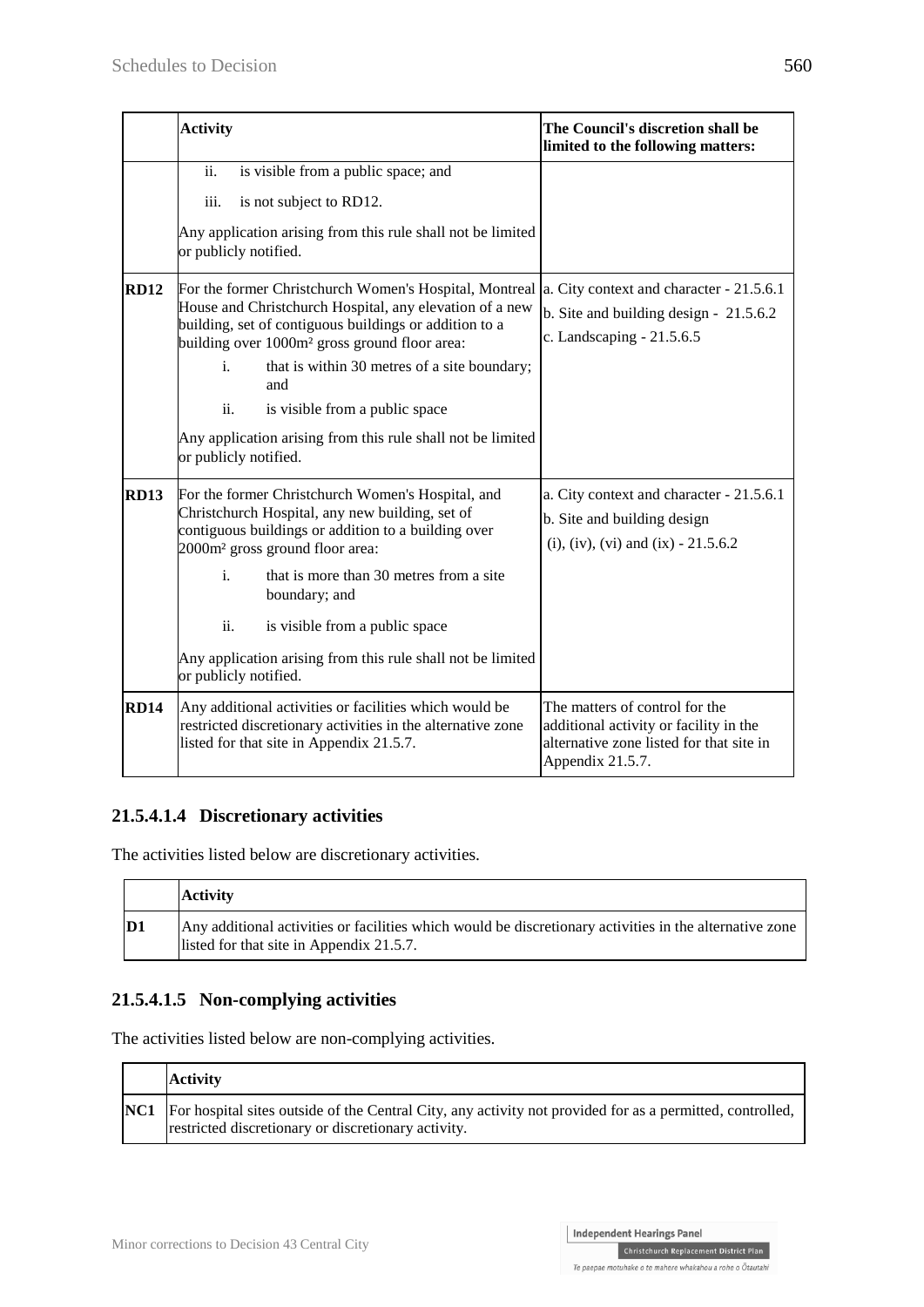# **21.5.5 Built form standards**

### **21.5.5.1 Suburban sites**

The following built form standards apply to Suburban hospital sites.

|    | <b>Standard</b>                                                                                                                                                                                                                       |                                                                                                                                                               |  |
|----|---------------------------------------------------------------------------------------------------------------------------------------------------------------------------------------------------------------------------------------|---------------------------------------------------------------------------------------------------------------------------------------------------------------|--|
| a. | The minimum building setback from road boundaries shall be 10 metres.                                                                                                                                                                 |                                                                                                                                                               |  |
| b. | The minimum building setback from an internal boundary shall be 10 metres except where the<br>boundary interface is with the Christchurch Southern Motorway corridor in which case the<br>minimum building setback shall be 5 metres. |                                                                                                                                                               |  |
| c. |                                                                                                                                                                                                                                       | The maximum height of any building shall be:                                                                                                                  |  |
|    |                                                                                                                                                                                                                                       | i. 8 metres high at 10 to 20 metres from the internal boundary; and                                                                                           |  |
|    |                                                                                                                                                                                                                                       | ii. 20 metres high at 20 metres or more from a boundary.                                                                                                      |  |
|    |                                                                                                                                                                                                                                       | Lift shafts, mechanical plant and other such equipment shall be allowed to a maximum 4 metres<br>in height above that of the building height specified above. |  |
| d. |                                                                                                                                                                                                                                       | The minimum width of landscaping strips required adjacent to boundaries for the full length of<br>the boundary shall be:                                      |  |
|    | i.                                                                                                                                                                                                                                    | 10 metres for road boundaries (except for vehicle and pedestrian access); and                                                                                 |  |
|    | ii.                                                                                                                                                                                                                                   | 10 metres along internal boundaries.                                                                                                                          |  |
|    | In addition the following tree planting shall be provided:                                                                                                                                                                            |                                                                                                                                                               |  |
|    | iii.                                                                                                                                                                                                                                  | 1 tree per 10 metres of road boundary or part thereof, planted within the respective<br>landscape strip;                                                      |  |
|    | iv.                                                                                                                                                                                                                                   | 1 tree per 15 metres of internal boundary or part thereof, planted within the respective<br>landscape strip;                                                  |  |
|    | v.                                                                                                                                                                                                                                    | 1 tree for every 5 at grade car parking spaces to be planted within the car parking<br>areas; and                                                             |  |
|    | vi.                                                                                                                                                                                                                                   | 10% of the site shall be planted including landscaping strips.                                                                                                |  |
| e. | The maximum height of fencing located within the landscaping strip from the road boundary<br>shall be 1.2 metres except                                                                                                               |                                                                                                                                                               |  |
|    | i.                                                                                                                                                                                                                                    | at the boundary with Christchurch Southern Motorway; and                                                                                                      |  |
|    | ii.                                                                                                                                                                                                                                   | for the part of the Hillmorton Hospital site as identified on the Site Plan in Appendix<br>21.5.8, where it is set back 2 metres from the road boundary.      |  |
| f. | Vehicle access shall be established so that there is not vehicle access within 20 metres of a<br>residential zone boundary, except where the residential zone is located across the street.                                           |                                                                                                                                                               |  |
| g. | i.                                                                                                                                                                                                                                    | Outdoor storage areas shall not be located within the landscaping strips; and                                                                                 |  |
|    | ii.                                                                                                                                                                                                                                   | Any outdoor storage area visible from a public space or adjoining site shall be<br>screened by a minimum 1.5 metre high fencing or planting.                  |  |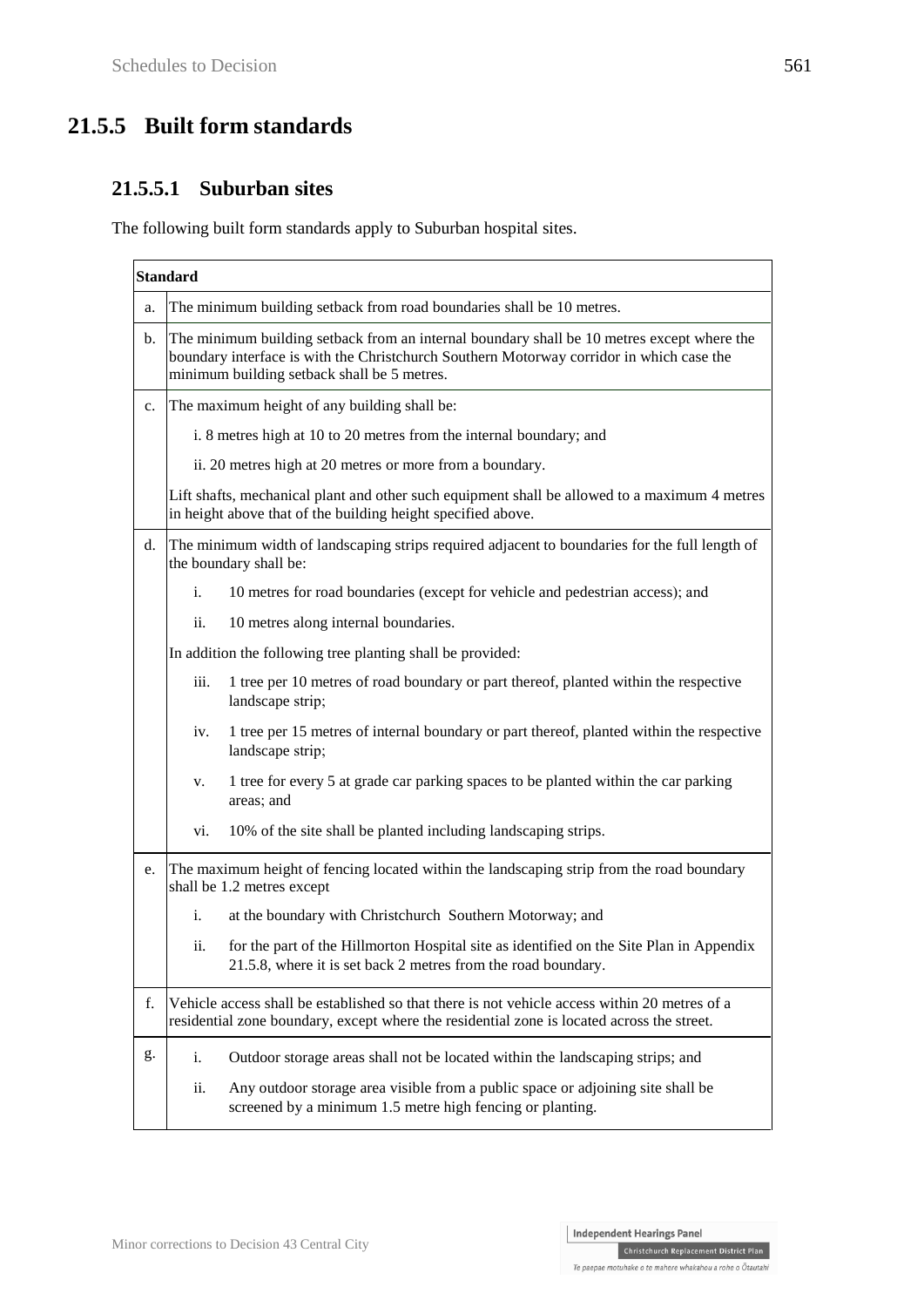# **21.5.5.2 Suburban service sites**

The following built form standards apply to Suburban service sites.

|                                                              | <b>Standard</b>                                                                                                                                                                                          |                                                                                                                                                              |  |  |
|--------------------------------------------------------------|----------------------------------------------------------------------------------------------------------------------------------------------------------------------------------------------------------|--------------------------------------------------------------------------------------------------------------------------------------------------------------|--|--|
| a.                                                           | The minimum building setback from road boundaries shall be 10 metres, except that the<br>building setback from Lincoln Road shall be 5 metres measured from the line of the 5 metre<br>wide designation. |                                                                                                                                                              |  |  |
| b.                                                           | The minimum building setback from an internal boundary shall be 10 metres.                                                                                                                               |                                                                                                                                                              |  |  |
| The maximum height of any building shall be 14 metres.<br>c. |                                                                                                                                                                                                          |                                                                                                                                                              |  |  |
| d.                                                           |                                                                                                                                                                                                          | The minimum width of landscaping strips required adjacent to the respective boundaries for<br>the full length of the boundary shall be:                      |  |  |
|                                                              | i.                                                                                                                                                                                                       | 10 metres for road boundaries (except for vehicle and pedestrian access) except 5<br>metres along Lincoln Road from the line of the 5 metre designation; and |  |  |
|                                                              | ii.                                                                                                                                                                                                      | 4 metres along internal boundaries.                                                                                                                          |  |  |
|                                                              |                                                                                                                                                                                                          | In addition, the following tree planting shall be provided:                                                                                                  |  |  |
|                                                              | iii.                                                                                                                                                                                                     | 1 tree per 10 metres of road boundary or part thereof, planted within the respective<br>landscape strip;                                                     |  |  |
| iv.<br>respective landscape strip;<br>V.<br>areas; and       |                                                                                                                                                                                                          | 1 tree per 15 metres of internal boundary or part thereof, planted within the                                                                                |  |  |
|                                                              |                                                                                                                                                                                                          | 1 tree for every 5 at grade car parking spaces to be planted within the car parking                                                                          |  |  |
|                                                              | vi.                                                                                                                                                                                                      | 10% of the site shall be planted including landscaping strips.                                                                                               |  |  |
| e.                                                           | The maximum height of fencing located within the road boundary landscaping strip shall be<br>1.2 metres.                                                                                                 |                                                                                                                                                              |  |  |
| f.<br>i.<br>setbacks or other public space; and              |                                                                                                                                                                                                          | Outdoor storage areas shall not be located within the road boundary building                                                                                 |  |  |
|                                                              | ii.                                                                                                                                                                                                      | Any outdoor storage area shall be screened from any adjoining site by a minimum<br>1.5 metre high fencing or planting.                                       |  |  |

### **21.5.5.3 Inner urban sites – St Georges Hospital, Southern Cross, Pegasus Health 24hr**

The following built form standards apply to St Georges Hospital, Southern Cross and Pegasus Health 24hr.

|    | <b>Standard</b>                                                                                                               |  |  |
|----|-------------------------------------------------------------------------------------------------------------------------------|--|--|
| a. | The minimum building setback from road boundaries shall be 10 metres except for arterial<br>roads where it shall be 4 metres. |  |  |
| b. | The minimum building setback from an internal boundary shall be 10 metres.                                                    |  |  |
| c. | The maximum height of any building (including allowance for plant and lift shafts) shall be:                                  |  |  |
|    | 11 metres at 10 metres from the boundary except along an arterial road where the<br>i.                                        |  |  |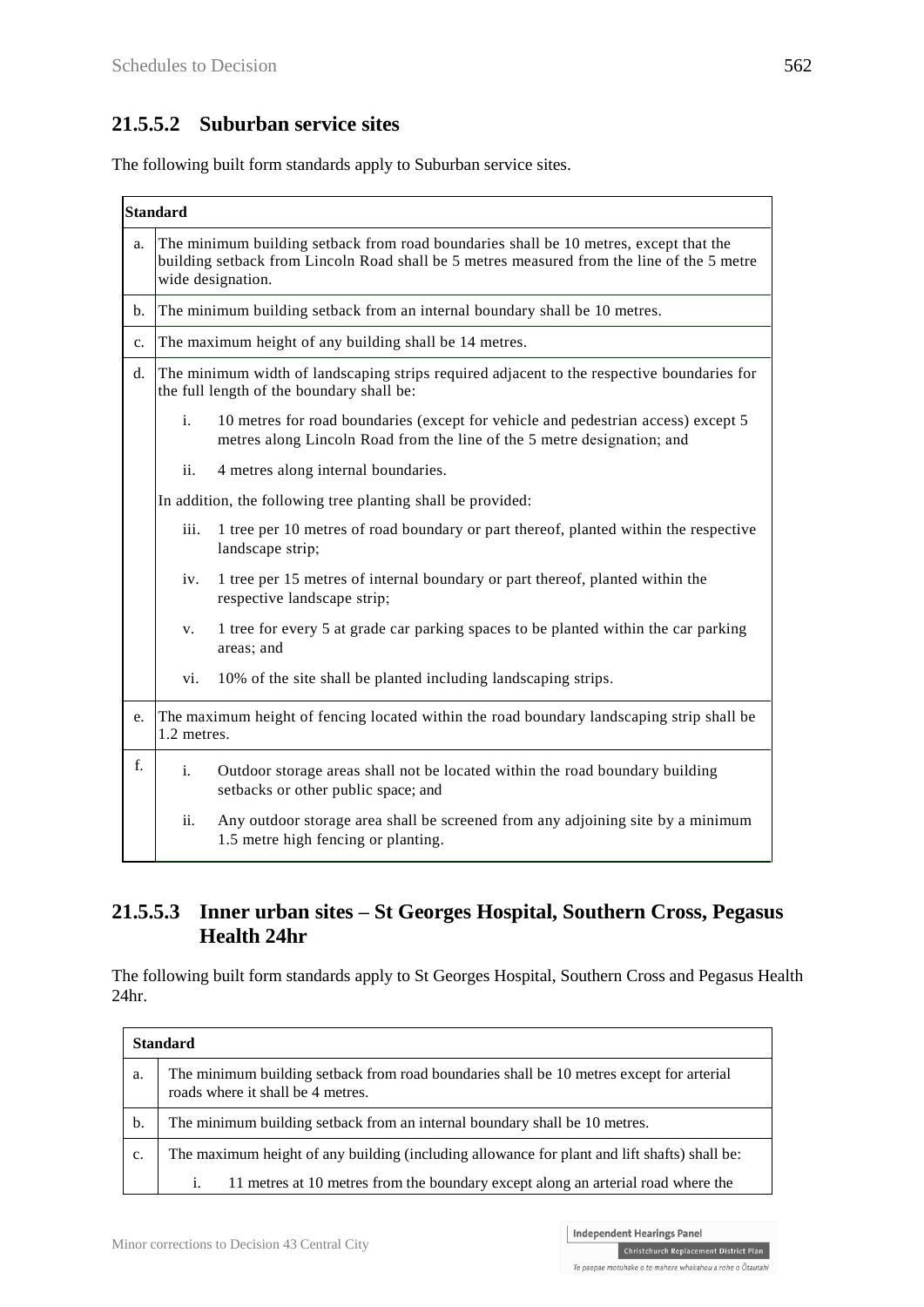|                                                                         | maximum height is 11 metres at a 4 metres from the boundary; and                                                                        |                                                                                                                        |  |  |
|-------------------------------------------------------------------------|-----------------------------------------------------------------------------------------------------------------------------------------|------------------------------------------------------------------------------------------------------------------------|--|--|
|                                                                         | ii.<br>18 metres at 16 metres from the boundary.                                                                                        |                                                                                                                        |  |  |
| $\mathbf{d}$ .                                                          | The minimum width of landscaping strips required adjacent to the respective boundaries for<br>the full length of the boundary shall be: |                                                                                                                        |  |  |
|                                                                         | 4 metres for road boundaries (except for vehicle and pedestrian access); and                                                            |                                                                                                                        |  |  |
| 4 metres for internal boundaries.<br>ii.                                |                                                                                                                                         |                                                                                                                        |  |  |
| In addition the following tree planting shall be provided:              |                                                                                                                                         |                                                                                                                        |  |  |
| iii.<br>landscape strip;<br>iv.<br>landscape strip;<br>V.<br>areas; and |                                                                                                                                         | 1 tree per 10 metres of boundary or part thereof, planted within the respective                                        |  |  |
|                                                                         |                                                                                                                                         | 1 tree per 15 metres of internal boundary or part thereof, planted within the respective                               |  |  |
|                                                                         |                                                                                                                                         | 1 tree for every 5 at grade car parking spaces to be planted within the car parking                                    |  |  |
|                                                                         | vi.                                                                                                                                     | 10% of the site shall be planted including landscaping strips.                                                         |  |  |
| e.                                                                      | The maximum height of fencing located within the road boundary landscaping strip shall be<br>1.2 metres.                                |                                                                                                                        |  |  |
| f.                                                                      | Outdoor storage areas shall not be located within the road boundary building setbacks<br>i.<br>or other public space; and               |                                                                                                                        |  |  |
|                                                                         | ii.                                                                                                                                     | Any outdoor storage area shall be screened from any adjoining site by a minimum 1.5<br>metre high fencing or planting. |  |  |

### **21.5.5.4 Inner urban sites – Nurse Maude Hospital, Nurse Maude-Mansfield, St Georges-Heaton Overlay, Wesley Care**

The following built form standards apply to Nurse Maude Hospital, Nurse Maude-Mansfield, St Georges-Heaton Overlay and Wesley Care.

| <b>Standard</b> |                                                                                                                                                                         |                                                                                                                                                                                                                           |  |
|-----------------|-------------------------------------------------------------------------------------------------------------------------------------------------------------------------|---------------------------------------------------------------------------------------------------------------------------------------------------------------------------------------------------------------------------|--|
| a.              | The minimum building setback from road boundaries shall be 4 metres, except for the St Georges Heaton<br>Overlay, where the road boundary setback shall be 8 metres.    |                                                                                                                                                                                                                           |  |
| b.              | The minimum building setback from an internal boundary shall be 5 metres, except for Nurse Maude-<br>Mansfield, where the internal boundary set back shall be 4 metres. |                                                                                                                                                                                                                           |  |
| c.              | The maximum height of any building shall be 11 metres, except:                                                                                                          |                                                                                                                                                                                                                           |  |
|                 | i.                                                                                                                                                                      | For St Georges-Heaton Overlay the maximum building height shall be 8 metres;                                                                                                                                              |  |
|                 | ii.                                                                                                                                                                     | In respect to Nurse Maude Hospital and Wesley Care only, lift shafts, mechanical plant and<br>other such equipment shall be allowed to a maximum 4 metres in height above that of the<br>building height specified above. |  |
| d.              | The minimum width of landscaping strips required adjacent to the respective boundaries for the full<br>length of the boundary shall be:                                 |                                                                                                                                                                                                                           |  |
|                 | i.                                                                                                                                                                      | 4 metres (except for vehicle and pedestrian access along road boundaries); and                                                                                                                                            |  |
|                 | ii.                                                                                                                                                                     | 4 metres along internal boundaries, except for Nurse Maude-Mansfield, where a vehicle access                                                                                                                              |  |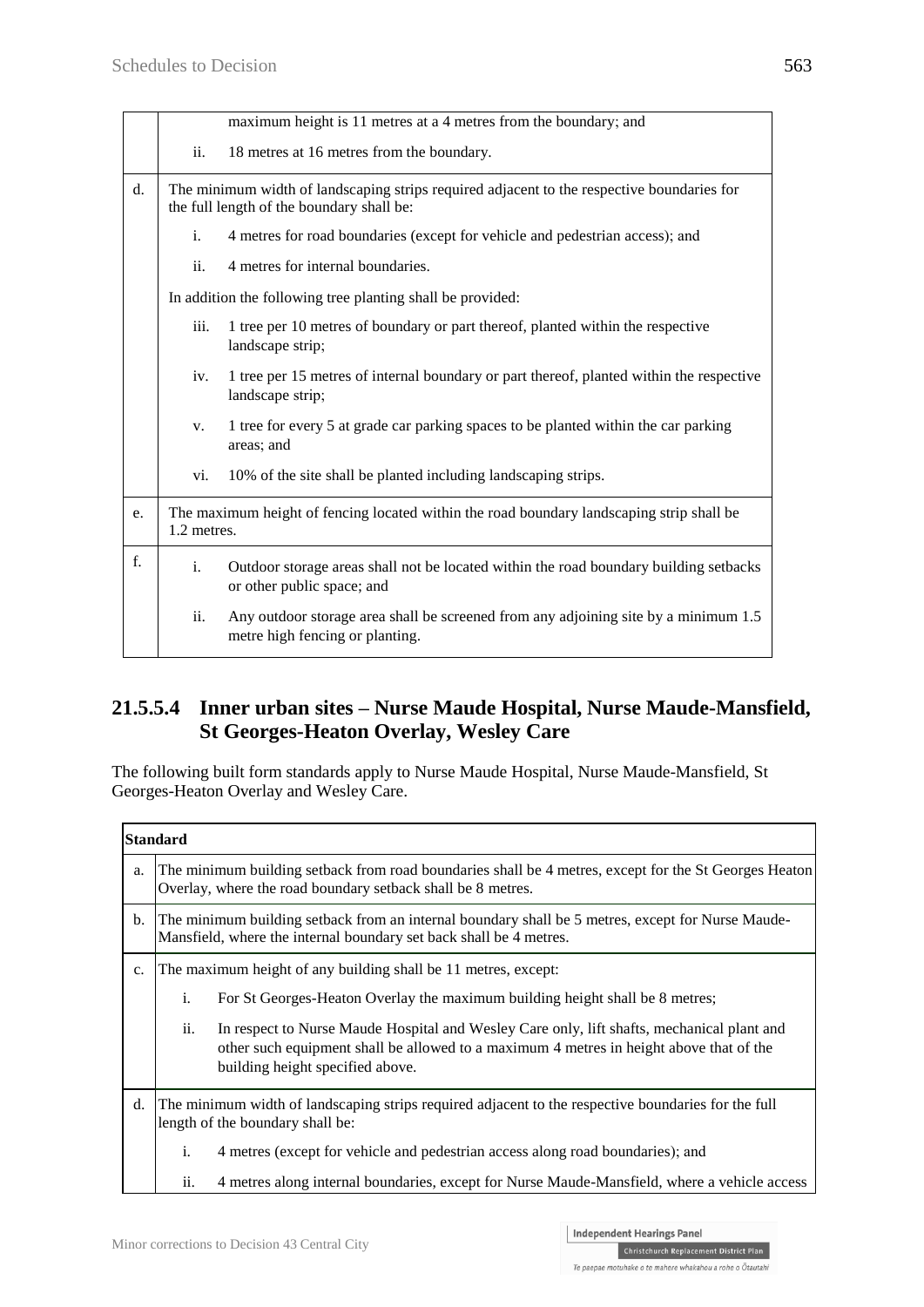| or parking area is adjacent to an internal boundary a minimum 1 metre wide landscape strip<br>shall be provided immediately adjacent to that boundary |                                     |                                                                                                       |                                                                                                                        |
|-------------------------------------------------------------------------------------------------------------------------------------------------------|-------------------------------------|-------------------------------------------------------------------------------------------------------|------------------------------------------------------------------------------------------------------------------------|
| In addition, the following tree planting shall be provided:                                                                                           |                                     |                                                                                                       |                                                                                                                        |
| iii.<br>1 tree per 10 metres of boundary or part thereof;<br>iv.                                                                                      |                                     |                                                                                                       |                                                                                                                        |
|                                                                                                                                                       |                                     | 1 tree for every 5 at grade car parking spaces to be planted within the car parking areas; and        |                                                                                                                        |
|                                                                                                                                                       |                                     | V.                                                                                                    | 10% of the site shall be planted including landscaping strips.                                                         |
|                                                                                                                                                       | e.                                  | The maximum height of fencing located within the road boundary landscaping strip shall be 1.2 metres. |                                                                                                                        |
|                                                                                                                                                       | f.<br>i.<br>other public space; and |                                                                                                       | Outdoor storage areas shall not be located within the building setbacks with a road boundary or                        |
|                                                                                                                                                       |                                     | ii.                                                                                                   | Any outdoor storage area shall be screened from any adjoining site by a minimum 1.5 metre<br>high fencing or planting. |
|                                                                                                                                                       |                                     |                                                                                                       |                                                                                                                        |

## **21.5.5.5 Former Christchurch Women's Hospital**

The following built form standards apply to the former Christchurch Women's Hospital.

|               | <b>Standard</b>                                                                                                                                                                                                                                           |  |  |
|---------------|-----------------------------------------------------------------------------------------------------------------------------------------------------------------------------------------------------------------------------------------------------------|--|--|
| a.            | The minimum building setback from a road boundary shall be 4 metres.                                                                                                                                                                                      |  |  |
| $\mathbf b$ . | The minimum building setback from an internal boundary shall be 5 metres.                                                                                                                                                                                 |  |  |
| c.            | The maximum height of any building (including plant and lift shafts) shall be 14 metres, except for 38<br>and 40 Gracefield Avenue, where the maximum building height shall be 11 metres.                                                                 |  |  |
|               | Lift shafts, mechanical plant and any other such equipment shall be included in the maximum building<br>height.                                                                                                                                           |  |  |
| d.            | Buildings shall not project beyond a building envelope constructed by recession planes from points 2.3<br>metres above the internal boundaries with other sites as shown in Appendix 14.15.2 Recession planes for<br>the Residential Medium Density Zone. |  |  |
| e.            | The minimum planting strips required adjacent to boundaries shall be as follows:                                                                                                                                                                          |  |  |
|               | $\mathbf{i}$ .<br>road boundary - 4 metres (except for vehicle and pedestrian access);                                                                                                                                                                    |  |  |
|               | ii.<br>internal boundaries - 4 metres                                                                                                                                                                                                                     |  |  |
|               | In addition, the following landscaping shall be provided:                                                                                                                                                                                                 |  |  |
|               | 1 tree per 10 metres of frontage or part thereof;<br>iii.                                                                                                                                                                                                 |  |  |
|               | 1 tree for every 5 at grade car parking spaces to be planted within the car parking areas.<br>iv.                                                                                                                                                         |  |  |
|               | All landscaping/trees required under these rules shall be in accordance with the provisions in<br>V.<br>Appendix 16.6.1 6.11.6 of Chapter 6                                                                                                               |  |  |
| f.            | The maximum height of fencing within the road boundary setbacks shall be 1.2 metres, except that a<br>fence may be 1.8 metres in height where 75% of the fence between 1.2 metres and 1.8 metres is visually<br>transparent.                              |  |  |
| g.            | Outdoor storage areas shall not be located within the building setbacks with a road boundary or other<br>public space, and shall be screened from any adjoining site by a minimum 1.5 metre high fencing or<br>planting.                                  |  |  |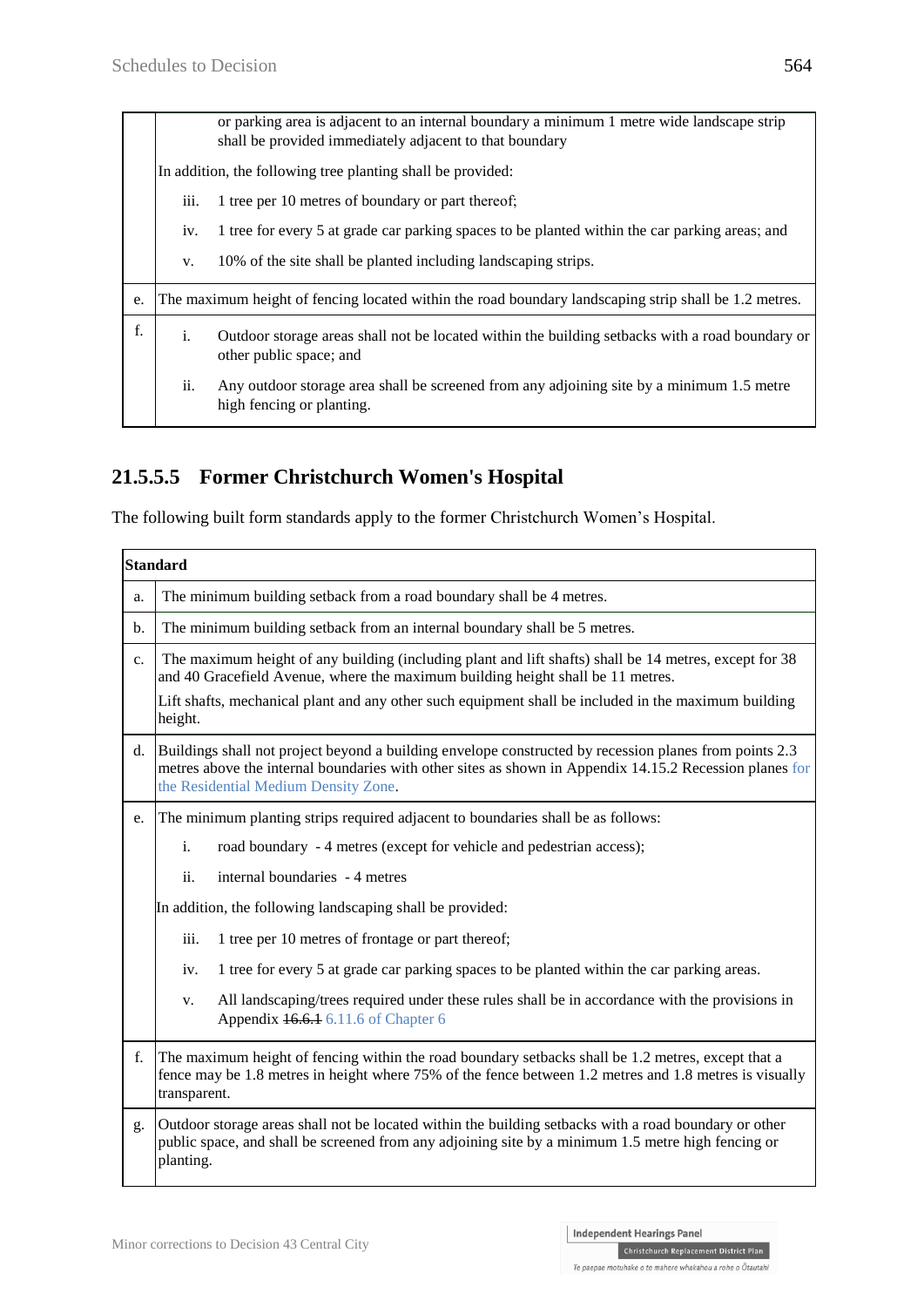## **21.5.5.6 Christchurch Hospital**

The following built form standards apply to the Christchurch Hospital.

|                                                                                                              | <b>Standard</b>                                                                                                                                                            |                                                                                                                                                                                                                                                                                                                                                   |  |  |
|--------------------------------------------------------------------------------------------------------------|----------------------------------------------------------------------------------------------------------------------------------------------------------------------------|---------------------------------------------------------------------------------------------------------------------------------------------------------------------------------------------------------------------------------------------------------------------------------------------------------------------------------------------------|--|--|
| a.                                                                                                           | The minimum building setback from Riccarton Avenue and Oxford Terrace shall be 10 metres, except<br>that this setback does not apply to retaining walls.                   |                                                                                                                                                                                                                                                                                                                                                   |  |  |
| b.<br>The minimum building setback from an internal boundary shall be as follows:                            |                                                                                                                                                                            |                                                                                                                                                                                                                                                                                                                                                   |  |  |
|                                                                                                              | i.                                                                                                                                                                         | Avon River and Central City Avon River Precinct - 30 metres;                                                                                                                                                                                                                                                                                      |  |  |
|                                                                                                              | ii.                                                                                                                                                                        | Central City Open Space Community Park (Hagley Park) - 4 metres;                                                                                                                                                                                                                                                                                  |  |  |
|                                                                                                              | iii.                                                                                                                                                                       | Central City Open Space Community Park (Nurses Memorial Chapel and Gardens see<br>Heritage ID number 460) - 10 metres.                                                                                                                                                                                                                            |  |  |
| c.                                                                                                           | i.                                                                                                                                                                         | Encroachments into a building setback are permitted for entrance canopies, building detail<br>and decoration up to a maximum of 3 metres in width, 10 metres in length and 9 metres in<br>height, except that:                                                                                                                                    |  |  |
|                                                                                                              | ii.                                                                                                                                                                        | The maximum number of encroachments per frontage shall be as follows:                                                                                                                                                                                                                                                                             |  |  |
|                                                                                                              |                                                                                                                                                                            | 1 in total, for the frontage with Central City Open Space Community Park (Hagley<br>A.<br>Park);                                                                                                                                                                                                                                                  |  |  |
|                                                                                                              |                                                                                                                                                                            | 2 in total, for the extent of the Riccarton Avenue and Oxford Terrace road frontage.<br><b>B.</b>                                                                                                                                                                                                                                                 |  |  |
| d.                                                                                                           | i.                                                                                                                                                                         | The maximum building height shall be 60 metres, except that                                                                                                                                                                                                                                                                                       |  |  |
| ii.<br>shall be 30 metres at the road boundary setback.                                                      |                                                                                                                                                                            | The maximum road-wall height of any building along Riccarton Avenue or Oxford Terrace                                                                                                                                                                                                                                                             |  |  |
| Lift shafts, mechanical plant and other such equipment, shall be included in the maximum building<br>height. |                                                                                                                                                                            |                                                                                                                                                                                                                                                                                                                                                   |  |  |
| e.                                                                                                           | Buildings shall not project beyond a recession plane of 45 degrees applying from the top of the<br>maximum wall height specified in 21.5.5.6(d) and angling into the site. |                                                                                                                                                                                                                                                                                                                                                   |  |  |
| f.<br>i.                                                                                                     |                                                                                                                                                                            | Existing landscape strips of 4 metres in width or greater shall be maintained to a minimum<br>of 4 metres. In addition, a planted area of 16m <sup>2</sup> with a minimum dimension of 3 metres<br>shall surround every tree required under Rule 21.5.5.6 (f)(ii). All other required landscaped<br>areas shall have a minimum depth of 2 metres. |  |  |
|                                                                                                              | In addition, the following landscaping shall be provided:                                                                                                                  |                                                                                                                                                                                                                                                                                                                                                   |  |  |
| ii.<br>1 tree per 10 metres of frontage or part thereof;                                                     |                                                                                                                                                                            |                                                                                                                                                                                                                                                                                                                                                   |  |  |
|                                                                                                              | iii.                                                                                                                                                                       | 1 tree per every 5 at grade car parking spaces provided between buildings and all<br>boundaries; and                                                                                                                                                                                                                                              |  |  |
|                                                                                                              | iv.                                                                                                                                                                        | All landscaping/trees required under these rules shall be in accordance with the provisions<br>in Chapter 16 Appendix 6.11.6 of Chapter 6 (Rules and guidance for landscaping and tree<br>planting).                                                                                                                                              |  |  |
| g.                                                                                                           | The maximum height of fencing in the boundary setbacks shall be 1.2 metres                                                                                                 |                                                                                                                                                                                                                                                                                                                                                   |  |  |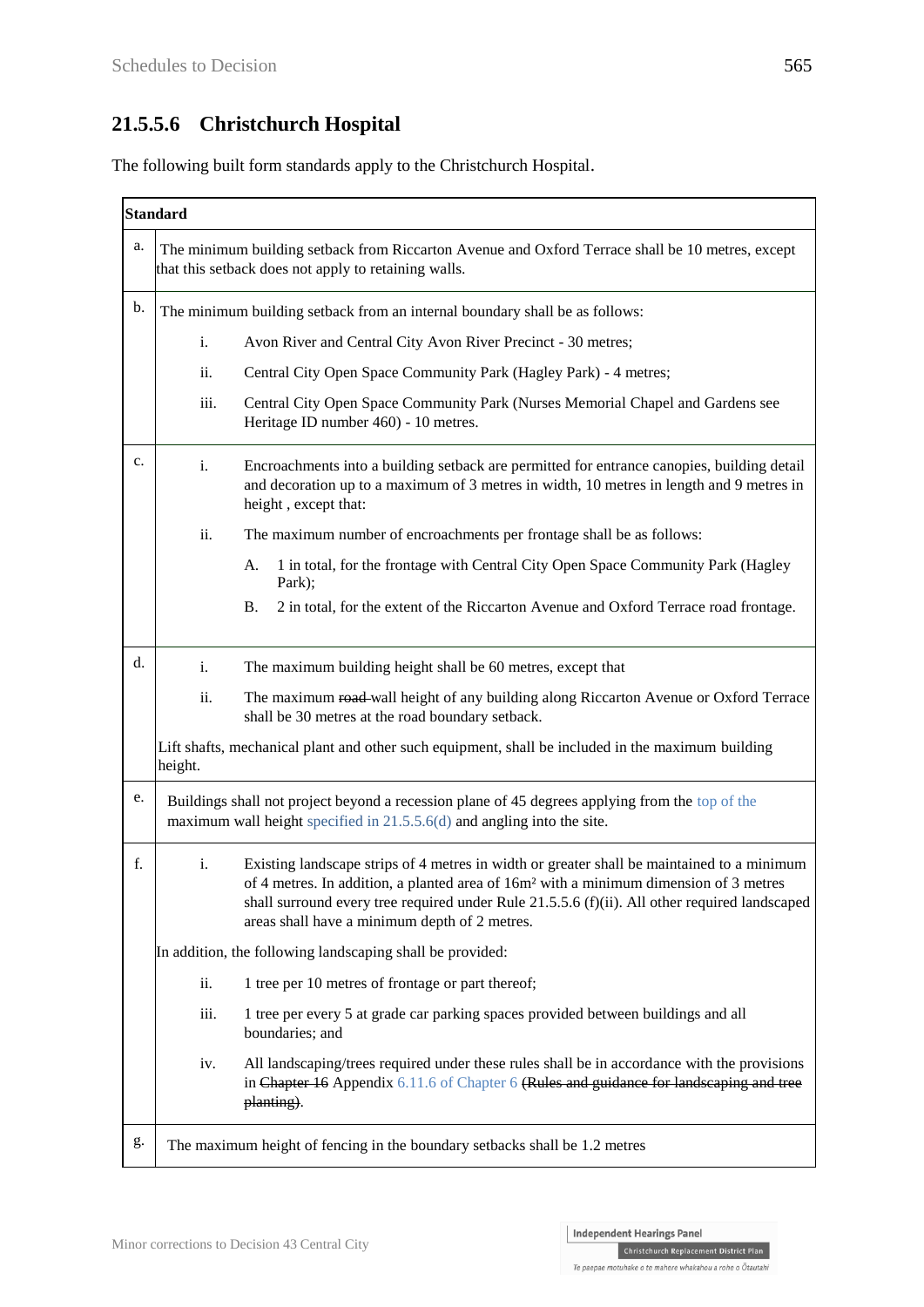h. Outdoor storage areas shall not be located within the building setbacks with a road boundary or other public space, and where visible from a public space or adjoining site, shall be screened by a minimum of 1.5 metre high fencing or planting.

## **21.5.5.7 Montreal House**

The following built form standards apply to the Montreal House site.

|    | <b>Standard</b>                                                                                                                                                                                                                                               |  |  |  |
|----|---------------------------------------------------------------------------------------------------------------------------------------------------------------------------------------------------------------------------------------------------------------|--|--|--|
| a. | The minimum building setback from a road boundary shall be:                                                                                                                                                                                                   |  |  |  |
|    | 6 metres along Bealey Avenue; and<br>i.                                                                                                                                                                                                                       |  |  |  |
|    | ii.<br>2 metres in all other areas                                                                                                                                                                                                                            |  |  |  |
| b. | The minimum building setback from an internal boundary shall be 3 metres.                                                                                                                                                                                     |  |  |  |
| c. | The maximum height of any building (including an allowance for plant and lift shafts) shall be 14 metres.<br>Lift shafts, mechanical plant and other such equipment, shall be included in the maximum building<br>height.                                     |  |  |  |
| d. | Buildings shall not project beyond a building envelope constructed from recession planes from point 2.3<br>metres above internal boundaries with other sites as shown in Appendix 14.15.2 Recession planes for the<br><b>Residential Medium Density Zone.</b> |  |  |  |
| e. | Landscaping strips shall be provided adjacent to boundaries with minimum dimensions as follows:                                                                                                                                                               |  |  |  |
|    | i.<br>Bealey Avenue road boundary - 4 metres (except for vehicle and pedestrian access);                                                                                                                                                                      |  |  |  |
|    | ii.<br>Montreal Street road boundary - 2 metres (except for vehicle and pedestrian access);                                                                                                                                                                   |  |  |  |
|    | iii.<br>Internal boundaries - 3 metres                                                                                                                                                                                                                        |  |  |  |
|    | In addition the following landscaping shall be provided:                                                                                                                                                                                                      |  |  |  |
|    | 1 tree per 10 metres of frontage or part thereof;<br>iv.                                                                                                                                                                                                      |  |  |  |
|    | 1 tree for every 5 at grade car parking spaces to be planted within the car parking areas;<br>v.                                                                                                                                                              |  |  |  |
|    | All landscaping/trees required under these rules shall be in accordance with the provisions<br>vi.<br>in Chapter 16 Appendix 16.7.1 6.11.6 of Chapter 6. (Rules and guidance for landscaping<br>and tree planting).                                           |  |  |  |
| f. | The maximum height of fencing within the road setbacks shall be 1.2 metres except that a fence may be<br>1.8 metres in height where 75% of the fence between 1.2 metres and 1.8 metres is visually transparent.                                               |  |  |  |
| g. | Outdoor storage areas shall not be located within the building setbacks with a road boundary or other<br>public space, and where visible from a public space or adjoining site, shall be screened by a minimum of<br>1.5 metre high fencing or planting.      |  |  |  |

Christchurch Replacement District Plan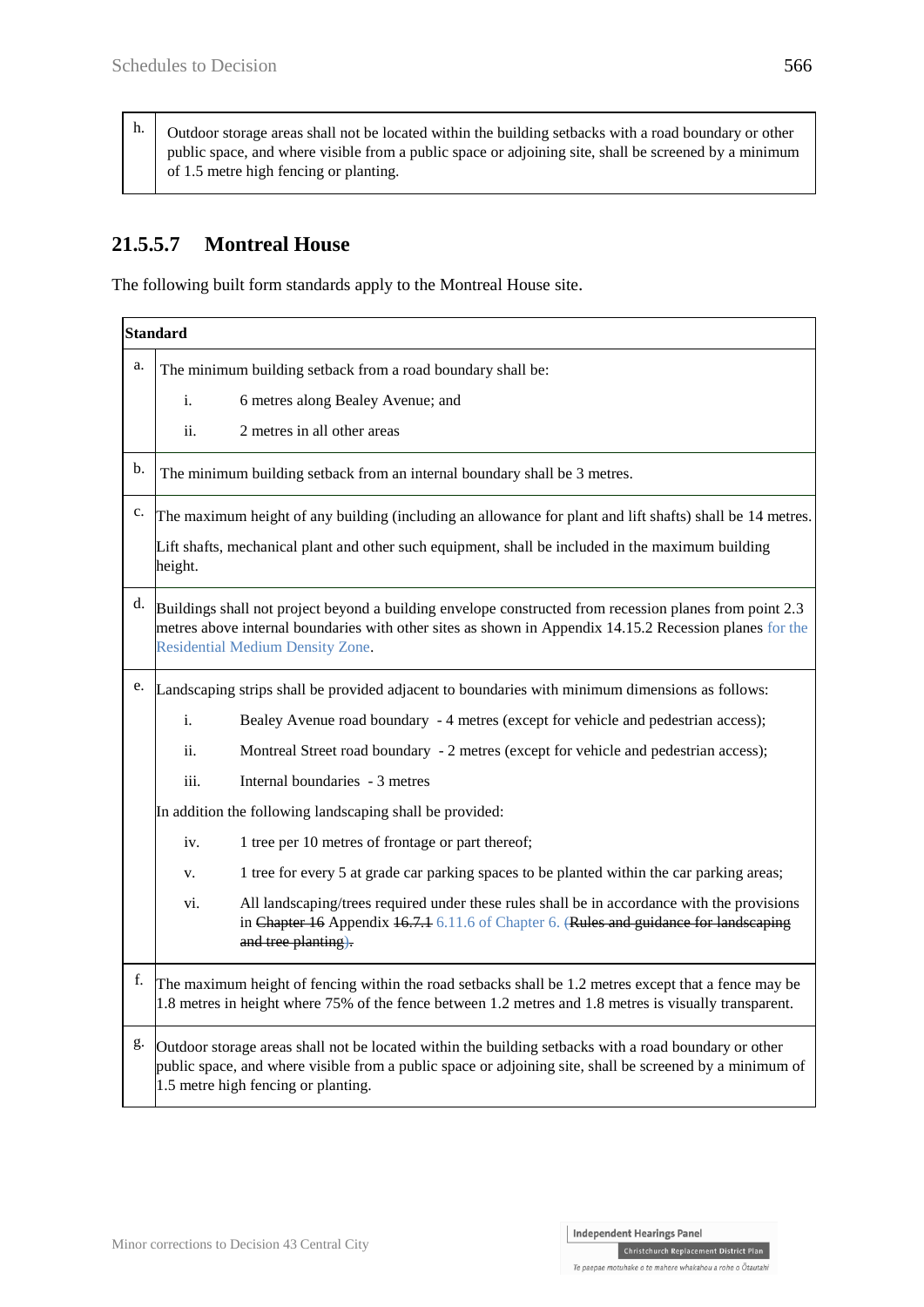# **21.5.6 Matters of discretion**

#### **21.5.6.1 City context and character**

- a. Whether the development:
	- i. Addresses the local context including any natural, heritage and cultural assets;
	- ii. Retains and incorporates existing character buildings and the landscape qualities of the site and surrounds; and
	- iii. Provides for intensification of services within the existing site, and enables greater efficiency of use of the existing hospital facilities, rather than requiring expansion beyond the site boundaries.

### **21.5.6.2 Site and building design**

- a. Whether the development:
	- i. Addresses Crime Prevention Through Environmental Design (CPTED) principles;
	- ii. Orientates active areas of building to the street and other publicly accessible spaces;
	- iii. In terms of its built form and design, generates visual interest in the street scene and contributes to the amenity values of the surrounding area;
	- iv. Mitigates the visual impacts resulting from the building scale, form and location in respect to the interfaces with public and private space;
	- v. Provides for legible access to the site for all transport users and incorporates site identification signage and wayfinding;
	- vi. Minimises overshadowing, privacy and building dominance effects on residential neighbours and or public spaces;
	- vii. In terms of an increase in building height, increases the bulk and scale of the building such that it results in adverse visual and amenity effects on adjoining residential neighbours and public space;
	- viii. Minimises visual and nuisance effects of traffic movement on neighbours and public space; and
	- ix. Takes into account the operational, accessibility and security requirements of the hospital.

### **21.5.6.3 Fencing and screening**

- a. Whether the development:
	- i. Maintains visibility between the building and the street or public space;
	- ii. Addresses CPTED principles in respect to the location, height and design of the fence;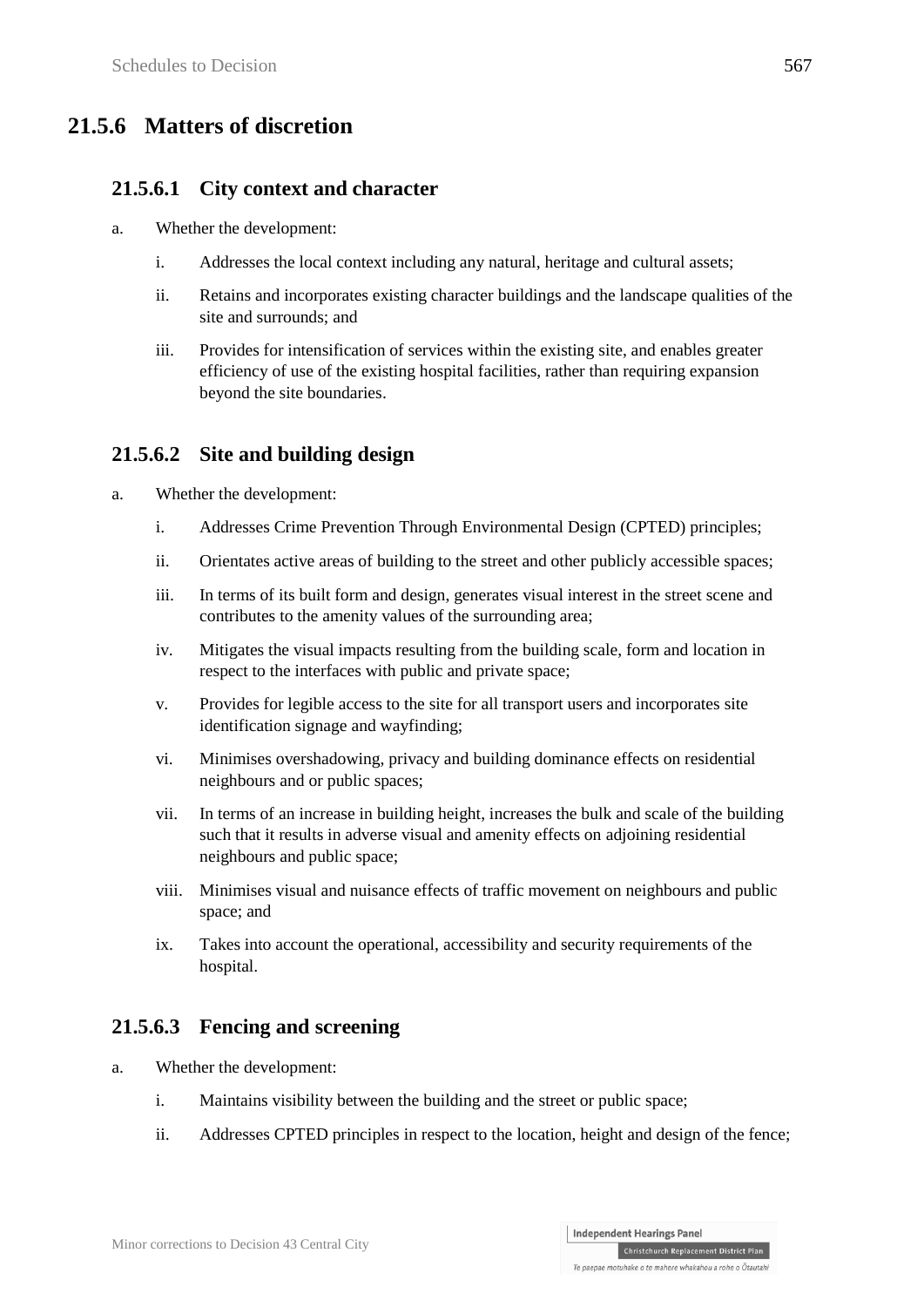- iii. Provides variation in fencing in terms of incorporating changes in height, variation in materials, areas of transparency or landscaping to avoid long blank and solid facades; and
- iv. Takes into account the operational, accessibility and security requirements of the hospital.

### **21.5.6.4 Outdoor storage areas**

- a. Whether the development:
	- i. Ensures storage areas are visually integrated, screened or otherwise accommodated to minimise adverse amenity or visual impacts on surrounding properties and public spaces;
	- ii. Provides for a partial screening structure or reduction in screening that may be more appropriate to the character of the site or the area; and
	- iii. Takes into account the operational, accessibility and security requirements of the hospital.

### **21.5.6.5 Landscaping**

- a. In regard to hospital sites, other than the former Christchurch Women's Hospital, Montreal House and Christchurch Hospital, whether the development:
	- i. Provides for tree planting and other landscaping that reduces the visual dominance of buildings, vehicle access and parking and contributes to the amenity of neighbouring sites and to public and publicly accessible space;
	- ii. Provides for the distribution of large scale tree planting and landscaping across the site, while giving priority to locating landscaping within the building setbacks;
	- iii. In respect to suburban sites and considering the extent to which the site is visible form adjoining sites, whether large scale tree planting is provided that visually mitigates the scale and bulk of building and contributes to a landscape setting for the built development when viewed from the site boundaries; and
	- iv. Takes into account the operational, accessibility and security requirements of the hospital.
- b. In regard to the former Christchurch Women's Hospital, Montreal House and Christchurch Hospital sites, whether the development:
	- i. Provides for large scale tree planting within the road boundary setbacks that contribute to the central City tree canopy and green corridors;
	- ii. Minimises the visual impacts of car parking and vehicle access at the interface between the buildings and the street and with Hagley Park and the Avon River Corridor;
	- iii. Provides for landscaping, including tree planting, that visually mitigates the scale and bulk of building, and contributes to the amenity of neighbouring sites and public space; and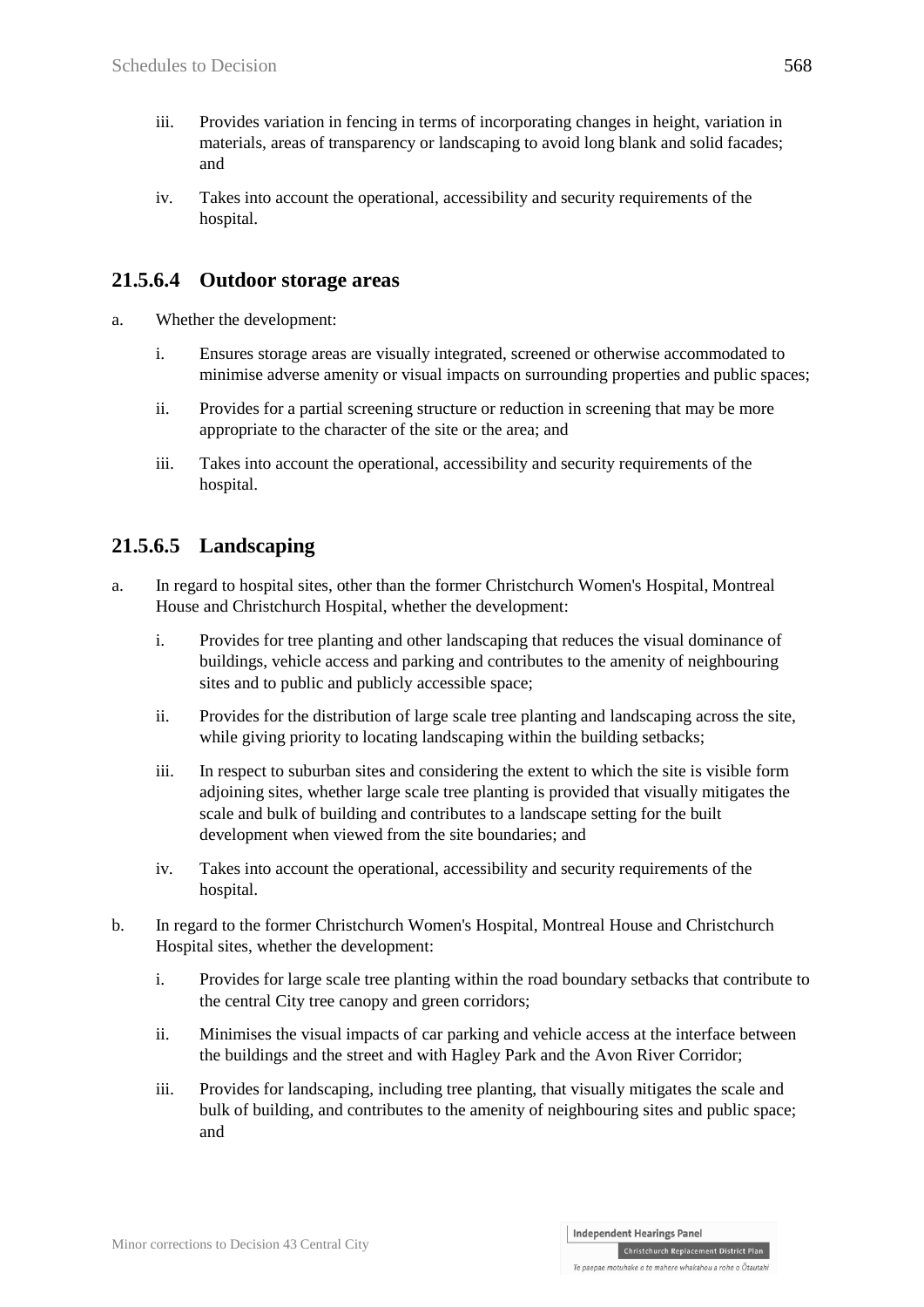iv. Takes into account the operational, accessibility and security requirements of the hospital.

### **21.5.6.6 St Georges-Heaton Overlay**

a. Area context

Whether development recognises the landscape setting and development patterns in respect to:

- i. Integrating with the existing pattern and grain of subdivision and building;
- ii. The extent and scale of vegetation retained and/or provided; and
- iii. The relationship with adjoining sites and buildings, particularly in respect to heritage and character values of Character Area 13 – Heaton.
- b. Site character and street interface

Whether the development complements the character and enhances the amenity of the area by:

- i. Providing a front yard building setback which is consistent with the overall depth and pattern of Character Area 13 – Heaton;
- ii. Retaining the front yard for open space, tree and garden planting;
- iii. Avoiding the location of vehicle parking and garaging within the front yard, or where it visually dominates the streetscene; and
- iv. Orientating building on the site to face the street.
- c. Built character

Whether the building supports the built character values of Character Area 13 – Heaton and the residential area more widely in regard to:

- i. The scale and form of the building
- ii. Ensuring that any increase in building height is not visible from a public place and is contained within the building form;
- iii. The predominance of hip and gable roofs and the avoidance of flat or monopitch roofs;
- iv. Architectural detailing including features such as front entry porches, materials, window design and placement.
- d. Design guidelines

Whether the development has been designed with consideration given to the CA13 – Heaton Character Area Design Guideline.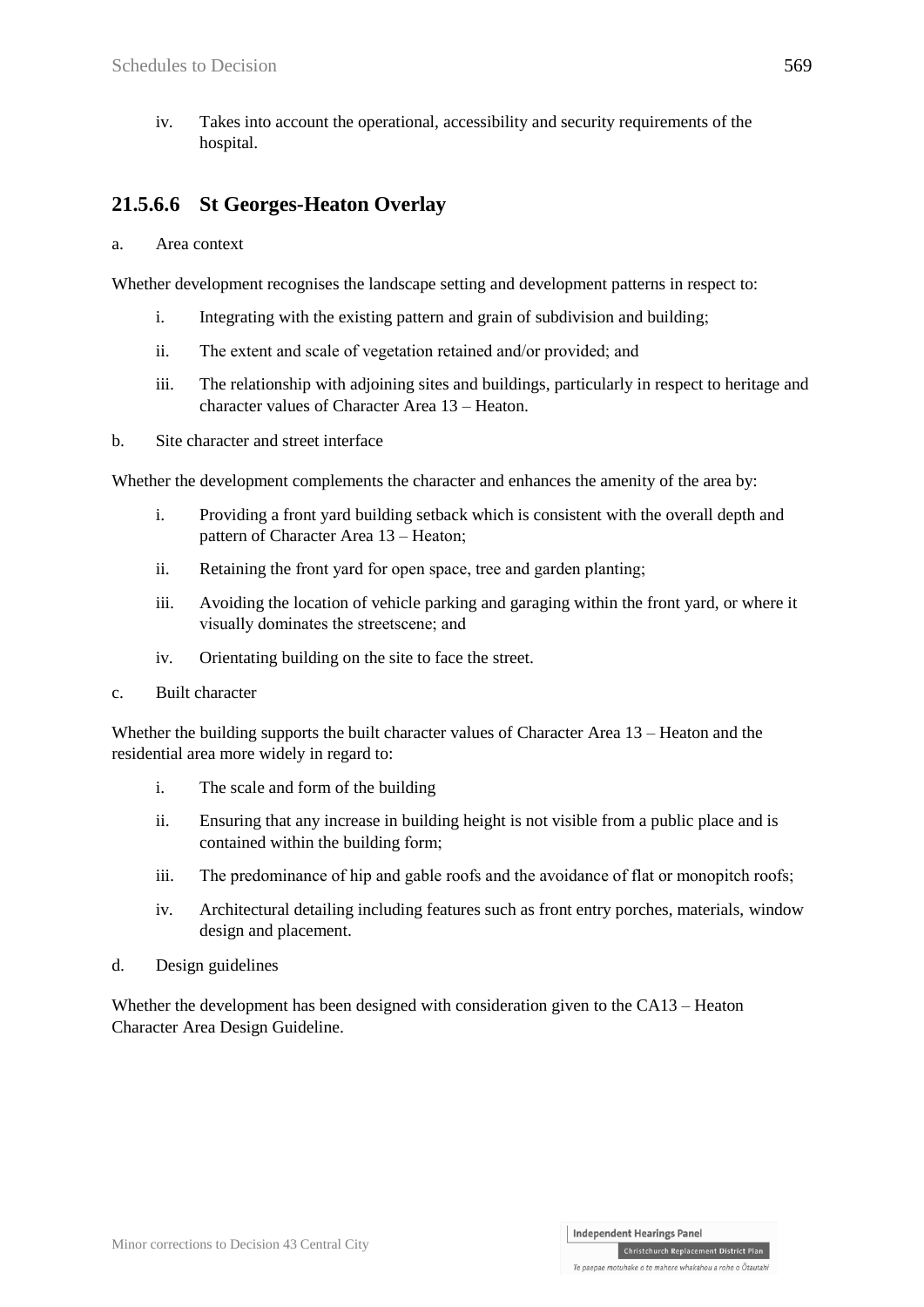# **21.5.7 Appendix**

The alternative zone that applies to each of the hospital sites included within the Specific Purpose (Hospital) Zone is shown in the following table.

For a full version of the zone names, refer to the planning maps legend.

| <b>Hospital Name</b>                       | Location                                    |        | Map ref Alternative<br>Zone |
|--------------------------------------------|---------------------------------------------|--------|-----------------------------|
| <b>Burwood</b>                             | Burwood/Mairehau Roads                      | 20, 26 | <b>RS</b>                   |
| Princess Margaret                          | Cashmere Road                               | 46     | <b>RSDT</b>                 |
| Hillmorton                                 | Lincoln/Annex Roads                         | 38     | RS                          |
| Nurse Maude and Nurse<br>Maude - Mansfield | McDougal Avenue/Mansfield Avenue            | 31     | <b>RMD</b>                  |
| <b>St Georges</b>                          | Papanui Road/Leinster Road                  | 31     | <b>RMD</b>                  |
| <b>St Georges-Heaton</b><br>Overlay        | <b>Heaton Street</b>                        | 31     | RS                          |
| Southern Cross                             | Bealey Avenue/Durham Street/Caledonian Road | 32     | <b>RMD</b>                  |
| Pegasus Health 24hr                        | Bealey Avenue/Caledonian Road               | 32     | <b>RMD</b>                  |
| <b>Wesley Care</b>                         | Harewood Road                               | 24     | <b>RSDT</b>                 |
| Former Christchurch<br>Women's Hospital    | Colombo/Durham Streets                      | 32     | <b>RCC</b>                  |
| <b>Montreal House</b>                      | Montreal/Bealey Avenues                     | 32     | <b>RCC</b>                  |